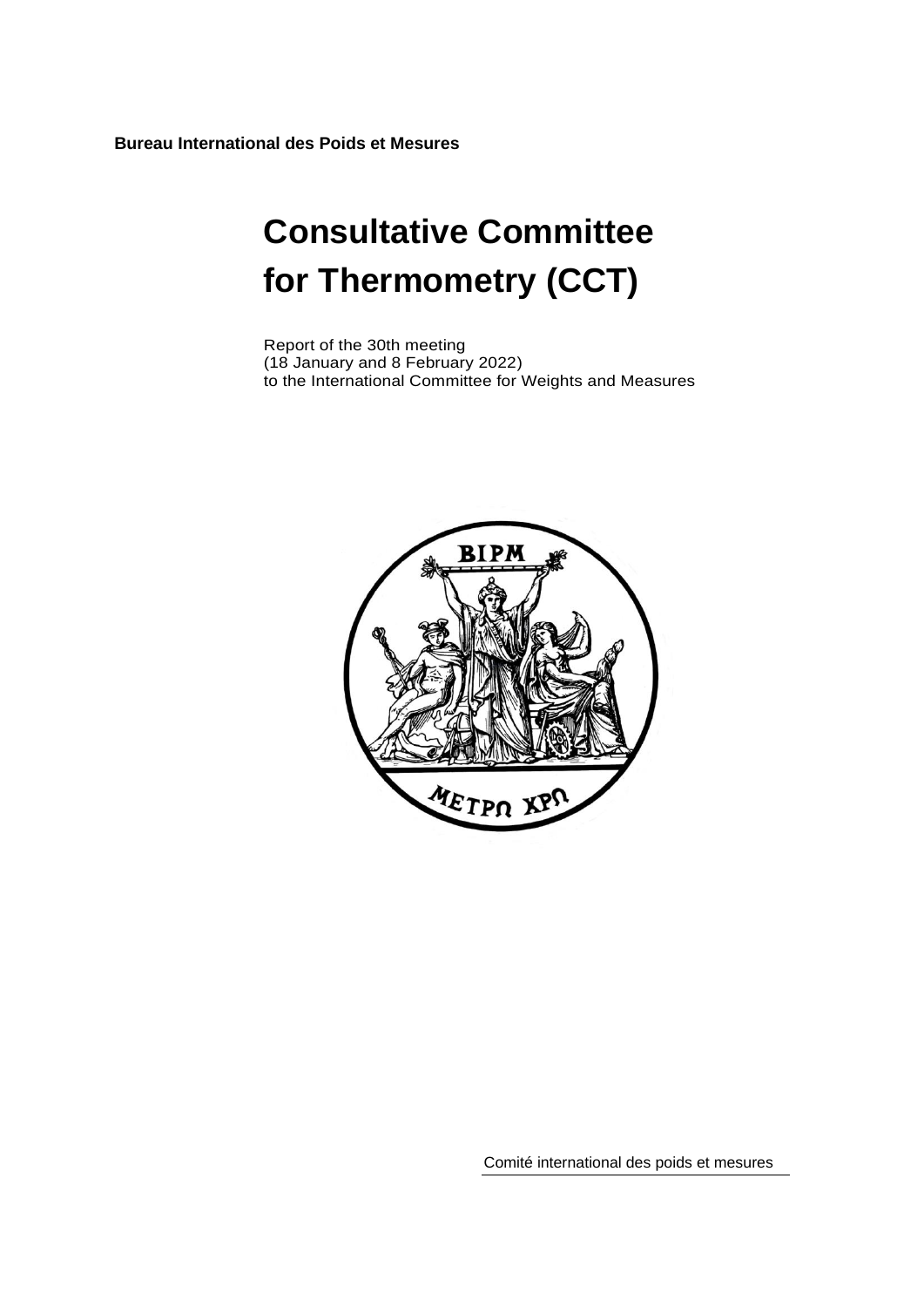**·** 30th Meeting of the CCT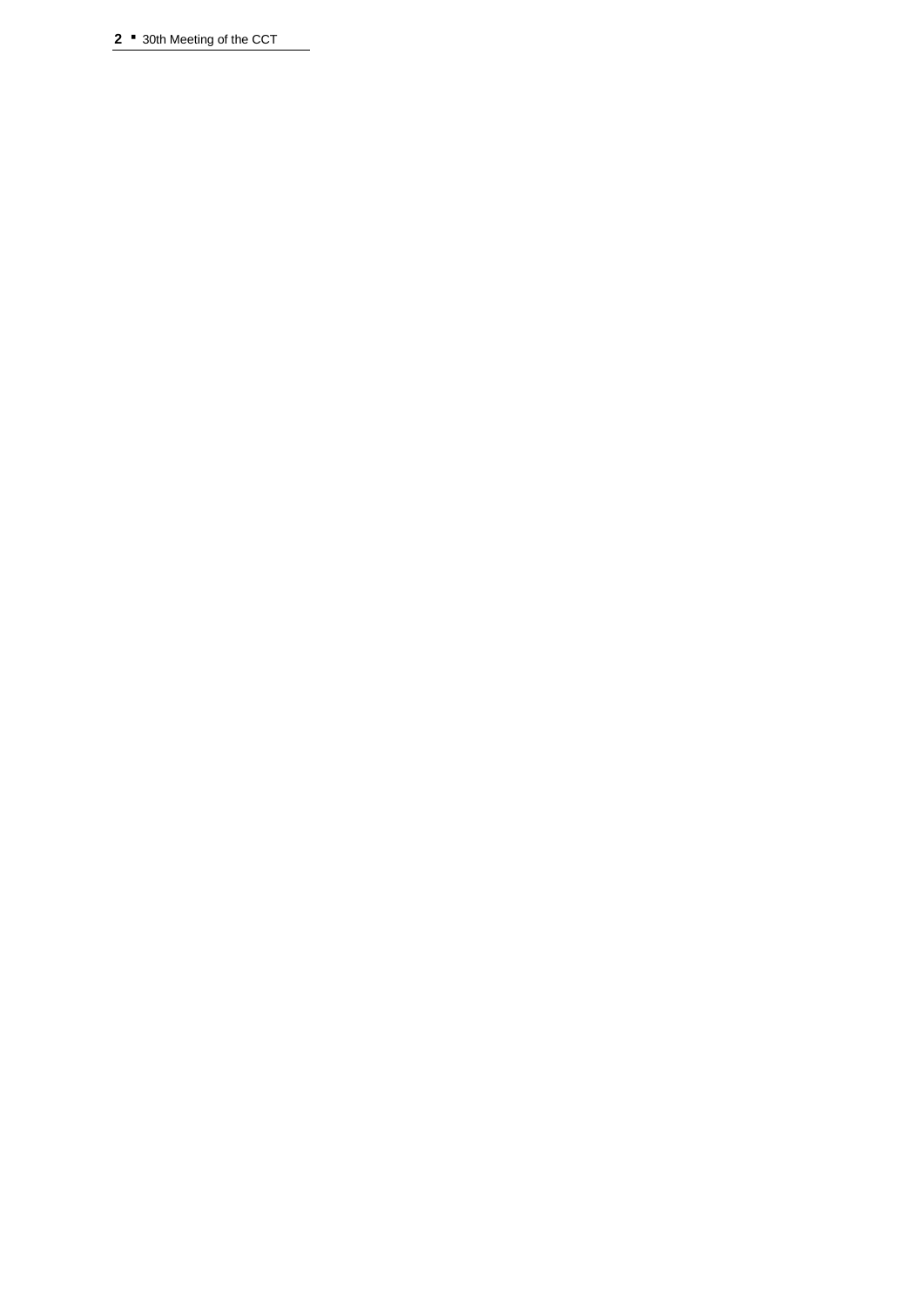# **LIST OF MEMBERS OF THE CONSULTATIVE COMMITTEE FOR THERMOMETRY**

as of 18 January 2022

#### **President**

Y. Duan, member of the International Committee for Weights and Measures

#### **Executive Secretary**

S. Picard, International Bureau of Weights and Measures [BIPM], Sèvres

#### **Members**

All-Russian Scientific Research Institute of Physico-Technical Measurements, Rosstandart [VNIIFTRI], Moscow.

Centro Español de Metrología [CEM], Madrid.

Centro Nacional de Metrología [CENAM], Querétaro.

Czech Metrology Institute [CMI], Brno.

D.I. Mendeleyev Institute of metrology, Rosstandart [VNIIM], St Petersburg.

Instituto Nacional de Metrologia, Qualidade e Tecnologia [INMETRO], Rio de Janeiro.

Instituto Português da Qualidade [IPQ], Caparica.

Korea Research Institute of Standards and Science [KRISS], Daejeon.

Laboratoire National de Métrologie et d'Essais [LNE], Paris.

Measurement Standards Laboratory of New Zealand [MSL], Lower Hutt.

National Institute of Metrological Research/Istituto Nazionale di Ricerca Metrologica [INRIM], Turin.

National Institute of Metrology [NIM], Beijing.

National Institute of Standards and Technology [NIST], Gaithersburg.

National Measurement Institute of Australia [NMIA], Lindfield.

National Metrology Centre, Agency for Science, Technology and Research [NMC, A\*STAR], Singapore.

National Metrology Institute of Japan, National Institute of Advanced Industrial Science and Technology [NMIJ/AIST], Tsukuba.

National Metrology Institute of South Africa [NMISA], Pretoria.

National Metrology Institute of Turkey /TÜBITAK Ulusal Metroloji Enstitüsü [UME], Gebze-Kocaeli.

National Physical Laboratory [NPL], Teddington.

National Research Council of Canada [NRC], Ottawa.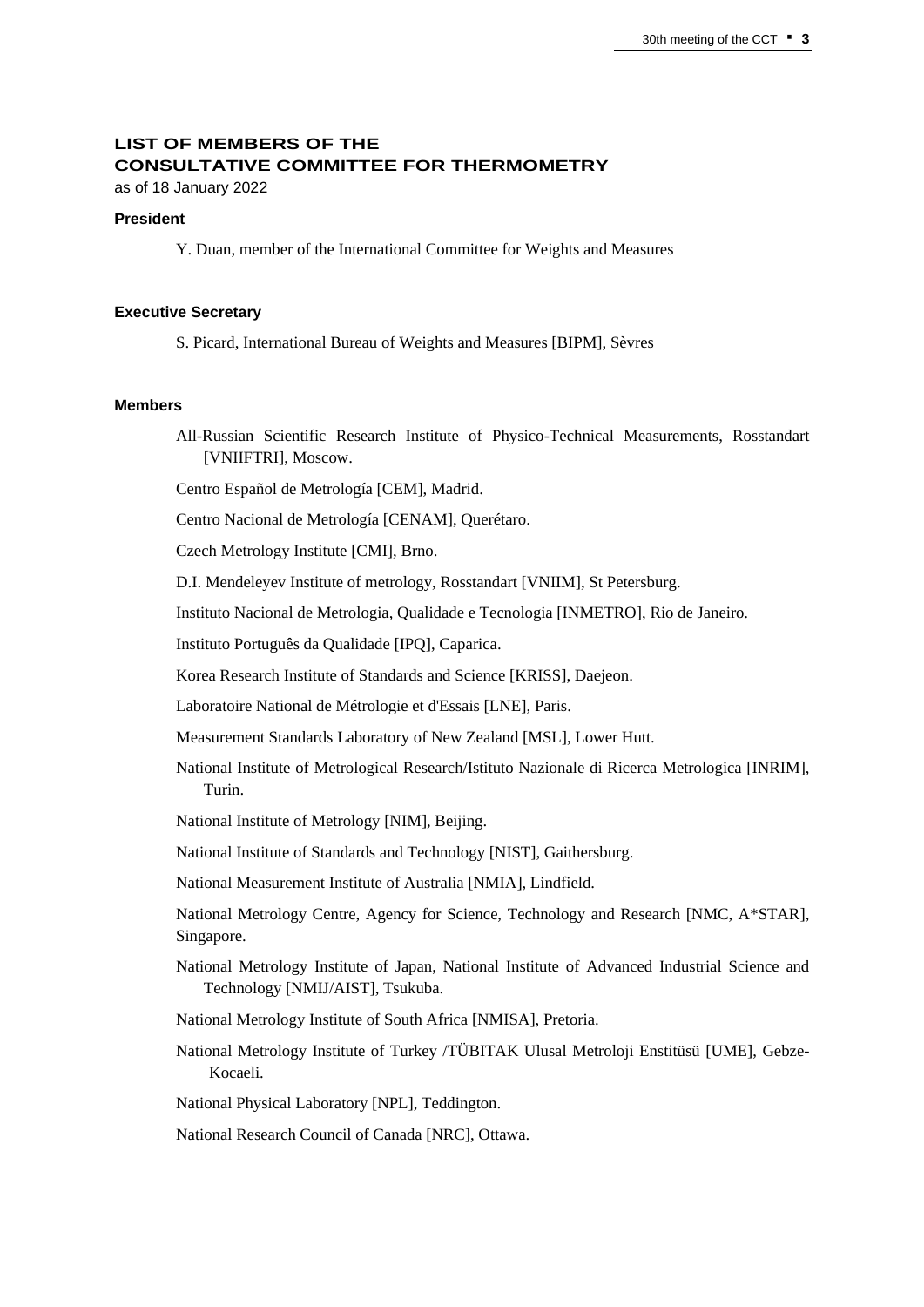Norwegian Metrology Service/Justervesenet [JV], Kjeller.

Physikalisch-Technische Bundesanstalt [PTB], Berlin

Slovak Metrology Institute/Slovenský Metrologický Ústav [SMU], Bratislava.

VSL Dutch Metrology Institute [VSL], Delft.

VTT Technical Research Centre of Finland Ltd, Centre for Metrology / Mittatekniikan keskus [MIKES], Espoo

The Director of the International Bureau of Weights and Measures [BIPM], Sèvres.

#### **Official Observer(s)**

FSB - Laboratory for Process Measurements [FSB-LPM], Zagreb.

National Scientific Centre "Institute of Metrology" [NSC IM], Kharkiv.

Standards and Calibration Laboratory [SCL], Wanchai.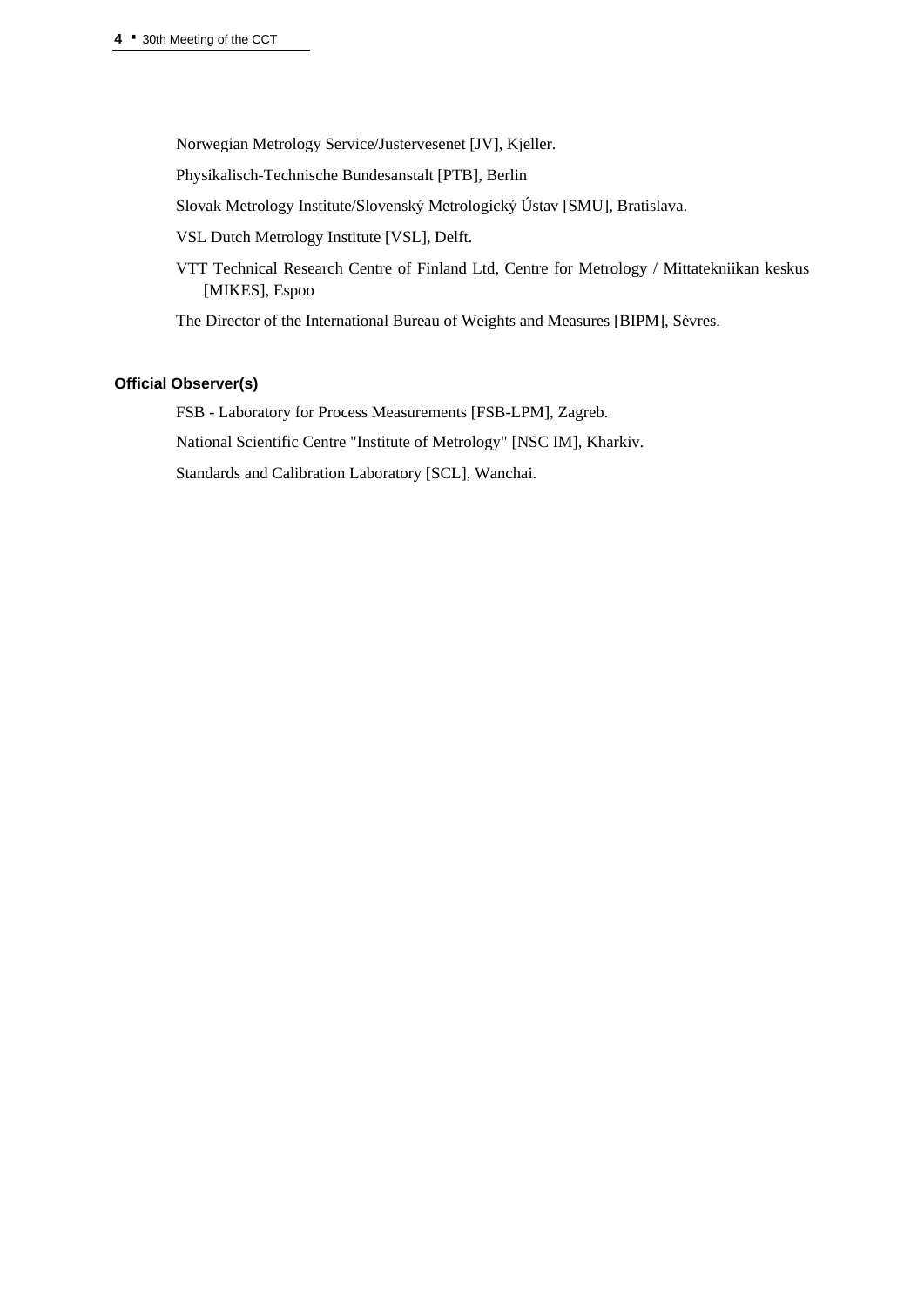## **1-3 Opening of the meeting; Appointment of the Rapporteur; Approval of the agenda**

The thirtieth meeting of the Consultative Committee for Thermometry (CCT) held its first online session on 18 January 2022 and its second online session on 8 February 2022.

The following were present:

S. Bell (NPL), R.A. Bergerud (JV), J.D. Brionizio (INMETRO), D. Cardenas-Garcia (CENAM), J. Cheung (SCL), B.-I. Choi (KRISS), D. Del Campo Madonado (CEM), Y. Duan (NIM / CIPM / President of the CCT), E.K. Ejigu (NMISA), L. Eusébio (IPQ), Y. Fan (NMC, A\*STAR), X. Feng (NIM), V. Fernicola (INRIM), S. Fil (NSC IM), V. Fuksov (VNIIM), R. Gavioso (INRIM), B. Hay (LNE), M.-K. Ho (NMIA), F. Jahan (NMIA), M. Kalemci (UME), L. Knazovicka (CMI), S. Kondratiev (VNIIM), S. Kwon (KRISS), G. Kytin (VNIIFTRI), B. Lam (SCL), L. Lira-Cortés (CENAM), J. Lovell-Smith (MSL), H. McEvoy (NPL), G. Machin (NPL), M.I. Maniur (SMU), N. Maphaha (NMISA), M.-J. Martín Hernández (CEM), E. Martines-Lopez (CENAM), A. Merlone (INRIM), C. Meyer (NIST), M.J.T. Milton (Director of the BIPM), R. Mnguni (NMISA), T. Nakano (NMIJ/AIST), H. Nasibli (UME), M. Neto (INMETRO), A.A. Falnes Olsen (JV), M. Panman (VSL), P. Pavlasek (SMU), J. Pearce (NPL), A. Peruzzi (NRC), A. Petukhov (VNIIFTRI), A. Pokhodun (VNIIM), K. Quelhas (INMETRO), A. Rakonjac (MSL), P. Rourke (NRC), S. Rudtsch (PTB), M. Sadli (LNE-LCM/Cnam), N. Sasajima (NMIJ/AIST), P. Saunders (MSL), A Shchipunov (VNIIFTRI), F. Sparasci (LNE), R. Strnad (CMI), S. Tabandeh (MIKES), W. Tew (NIST), A.D. Todd (NRC), C.M. Tsui (SCL), E. van der Ham (NMIA), M. Voldan (CMI), L. Wang (A\*STAR), Y. Yamada (NMIJ/AIST), I. Yang (KRISS), S. Ye (NMC, A\*STAR), H. Yoon (NIST), J. Zhang (NIM), D. Zvizdic (FSB-LPM).

Representatives of Institutes from Member States invited to attend as Observers: N.M. Alqahtani (SASO-NMCC), C. Sanchez (INM Colombia), M. Vinge (VNIIFTRI).

Invited: H. Abe (NMIJ/AIST), Z. Ahmed (NIST), M. Anagnostou (EMI), J. Bojkovski (MIRS/UL-FE/LMK), F. Edler (PTB), J.-R. Filtz (LNE), C. Gaiser (PTB), K. Thomson (NRC).

Also present: S. Picard (Executive Secretary of the CCT/KCDB Coordinator), S. Solve (BIPM), O. Werhahn (Executive Secretary of the JCRB).

The CCT President, Dr Y. Duan, welcomed the participants to the meeting, remarking that one year had passed since the last meeting and that it was especially nice to meet now after the recent challenges of Covid. He outlined that in 2019, all CCs were asked to revise strategies, aligning with the CIPM 2030+ strategy. In view of the approaching CGPM, this CCT meeting is timely.

BIPM Director Dr M. Milton welcomed participants to the meeting.

The CCT Executive Secretary, Dr S. Picard, added her welcome and "housekeeping" comments. She announced that she is to retire at the end of 2022 and that Dr Stéphane Solve will take over as Executive Secretary, starting after the February CCT meetings.

Dr S. Solve introduced himself, and his relevant background in thermometry, including having worked on CCT-K7 comparison, and then in the BIPM electrical metrology area.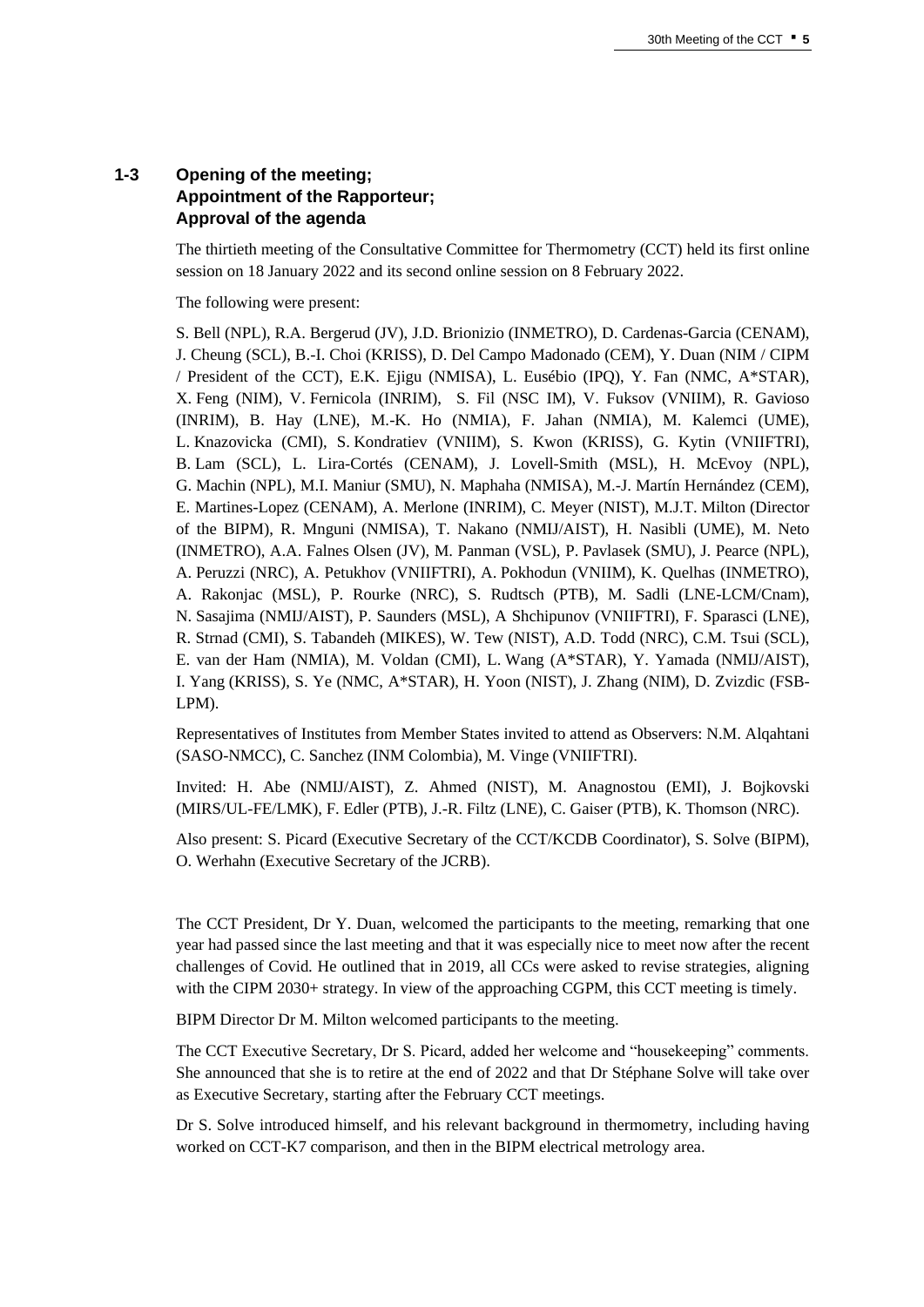The meeting agenda was approved, with the addition of extra items: 7.6. Report from CCT-WG-CMC; and 10.4 Report on CCT-K8.

Dr S. Bell and Dr J. Pearce were approved as rapporteurs.

#### **4 Status of Actions targeted at the 29th meeting of the CCT**

The actions from the last CCT were reviewed (2020 meeting, held in sessions from 20 October 2020 to 9 February 2021).

- CCT29/A1. Action: NIST to send the Final Draft A report for the CCT-K9 to participants by 1 December 2020. Status: Completed on 17 February 2021.
- CCT29/A2. Action: The pilot institutes of CCT-K1.1 (NIST) and CCT-S3 (NMIJ) to inform the CCT on the timeline for completion. Status: Dr W. Tew reported that Bilateral CCT-K1.1 was at Draft A, awaiting further completion working with NMIJ. The 'silent' comparison CCT-S3 was reported as awaiting approval.
- CCT29/A3. Action: WG-CTh and Task Group for Sealed Metal Freezing Point Cells to update the appendix on SMFPC in the Guide to the ITS-90 to include considerations on uncertainty assessment using worst case deviation using SMFPCs. Status: Completed.
- CCT29/A4. Action: WG-CMC to consider revising the relevant CMC review protocols to consider new information and outcome of the discussion on the realization of ITS-90 using SMFPCs. Status: Completed.

Dr Duan thanked the contributors for their efforts, especially in the face of Covid-related difficulties.

## **5 News from the BIPM – M. Milton, BIPM Director**

Dr Milton thanked Dr Picard for her considerable contribution to the CCT. He thanked Dr Solve for stepping into the role enthusiastically, noting that he is ideally qualified.

Dr Milton announced the forthcoming major workshop on 26 to 30 September 2022 'Metrology for Climate Action' being organized jointly by BIPM and the World Meteorological Organization (WMO). This is the third joint workshop since the start of cooperation with the WMO in 2010. Dr M. D. del Campo and Dr Duan are on the steering committee for the event. Pre-registration via the BIPM website would follow soon after the CCT meeting.

The 27th meeting of the CGPM is scheduled for 15 to 18 November 2022 and draft resolutions would be posted on the BIPM website after the CCT meeting. While the 26th CGPM dealt with the redefinition of SI units, the 27th CGPM would concern digitization, and expansion of the membership of the BIPM – an important future initiative. Dr Duan echoed the importance of this, noting the important role of metrology – and of the CCT - in the field of climate, mentioning CCT representation on a number of WMO working groups.

## **6 CCT Strategic Planning 2021 to 2030 – G. Machin (NPL)**

Dr G. Machin thanked the CCT colleagues, especially the WG chairs and the members of the CCT Working Group for Strategic Planning (CCT-WG-SP) for their help with reviewing the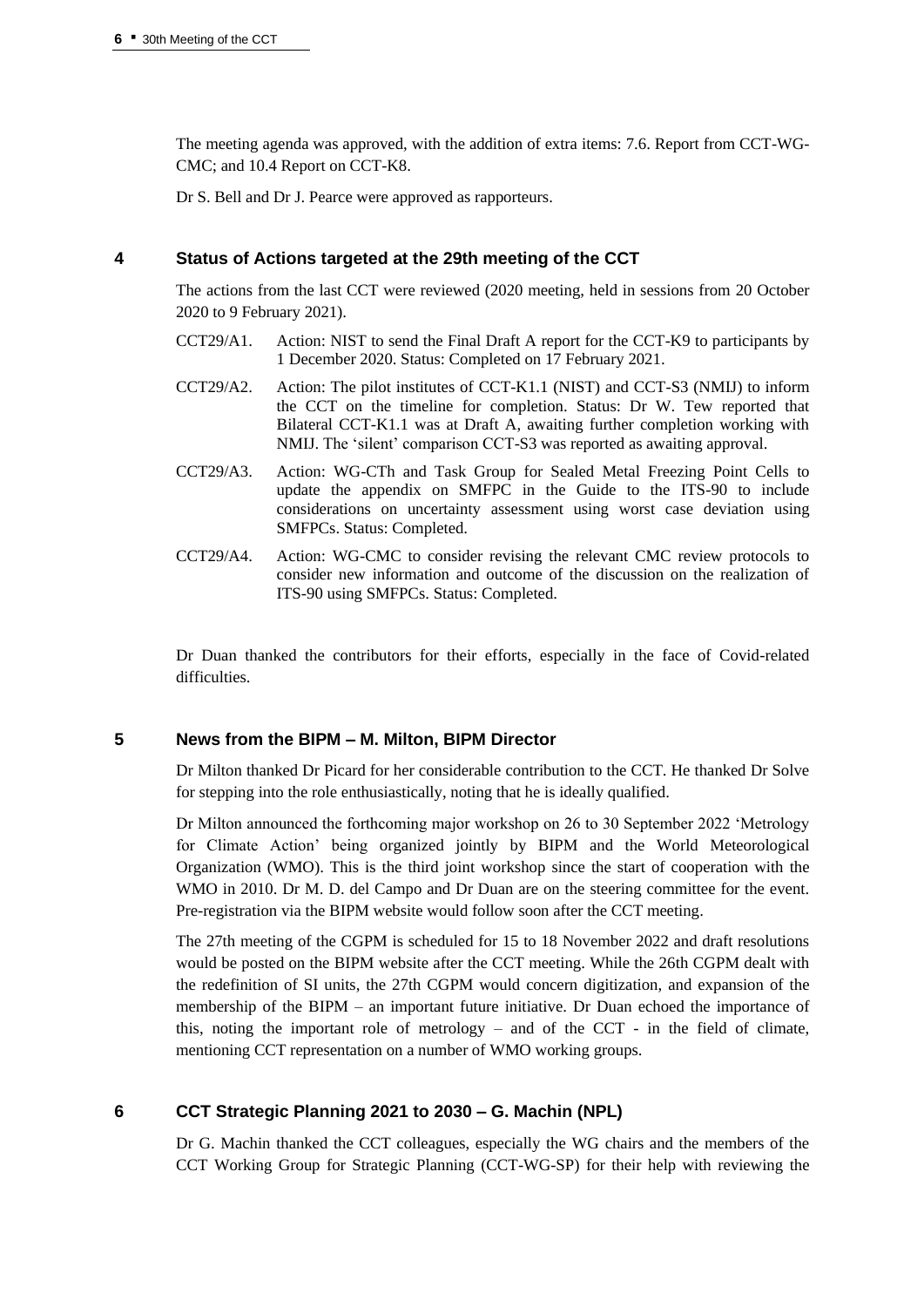CCT strategic plan. Dr Machin reviewed the outline of the strategic plan. Among the new suggestions were to organize a CCT summer school, ideally by 2030, and for the CCT-WG-SP to consider forming task groups to address digital transformation and new metrology, especially for *in situ* traceability and practical primary thermometry. The full strategy document (36 pages) and a one-page summary are available at [https://www.bipm.org/en/committees/cc/cct/publications.](https://www.bipm.org/en/committees/cc/cct/publications)

Dr Machin outlined some of the main highlights of the strategy:

- The kelvin redefinition and *mise en pratique* (MeP-K-19) is beginning to stimulate research in this area.
- ITS-90 would remain important, with incremental improvements, but in the medium term may be supplanted by thermodynamic temperature at high and low temperatures.
- There would be developments in disruptive technologies, such as photonic thermometry, *in situ* calibration and *in situ* primary thermometry.
- The CCT would continue to have a key role in thermometry to monitor these developments and to ensure world-wide equivalence.
- In the longer term, the need for a new scale, ITS-XX should be kept under careful consideration.
- Humidity and moisture metrology continues to be driven by issues such as climate, advanced processing, and energy gases such as hydrogen.
- Observations of key climate variables are an important area of collaboration with WMO Global Climate Observing System (GCOS) and International Association for the Properties of Water and Steam (IAPWS). Air temperature is a key work area.
- Body temperature measurement is a strategic area requiring development.
- The wide area of thermophysical quantities remains important especially for energy and advanced manufacturing.

Dr Picard referred the meeting to the later agenda point on digitalization. Dr Sparasci commented on the magnitude of the environment challenge, and the prospect of proposing collaborative projects in the area in the coming year.

Dr Yuan thanked Dr Machin for this enthusiastic presentation on such important topics.

# **7 Highlights of Working and Task Group progress**

#### **7.1 WG for Key Comparisons (CCT-WG-KC) – A. Peruzzi, (NRC)**

Dr A. Peruzzi presented a short report from the CCT Working Group for Key Comparisons (CCT-WG-KC), including terms of reference and membership. The WG had reviewed 26 comparisons in the past year. Ten were closed: five of these being approved, three abandoned and two not approved. A further 16 comparisons were active over the period. There remained 18 "silent" comparisons on record. Dr Peruzzi had contacted a few of these but without receiving any feedback. Of the active comparisons, the most pressing were the two K8 comparisons (CCT and EURAMET) and CCT-K9.

Dr Peruzzi had collected feedback on the new draft CIPM MRA guidance document on comparisons – CIPM MRA-G-11.

These comments included: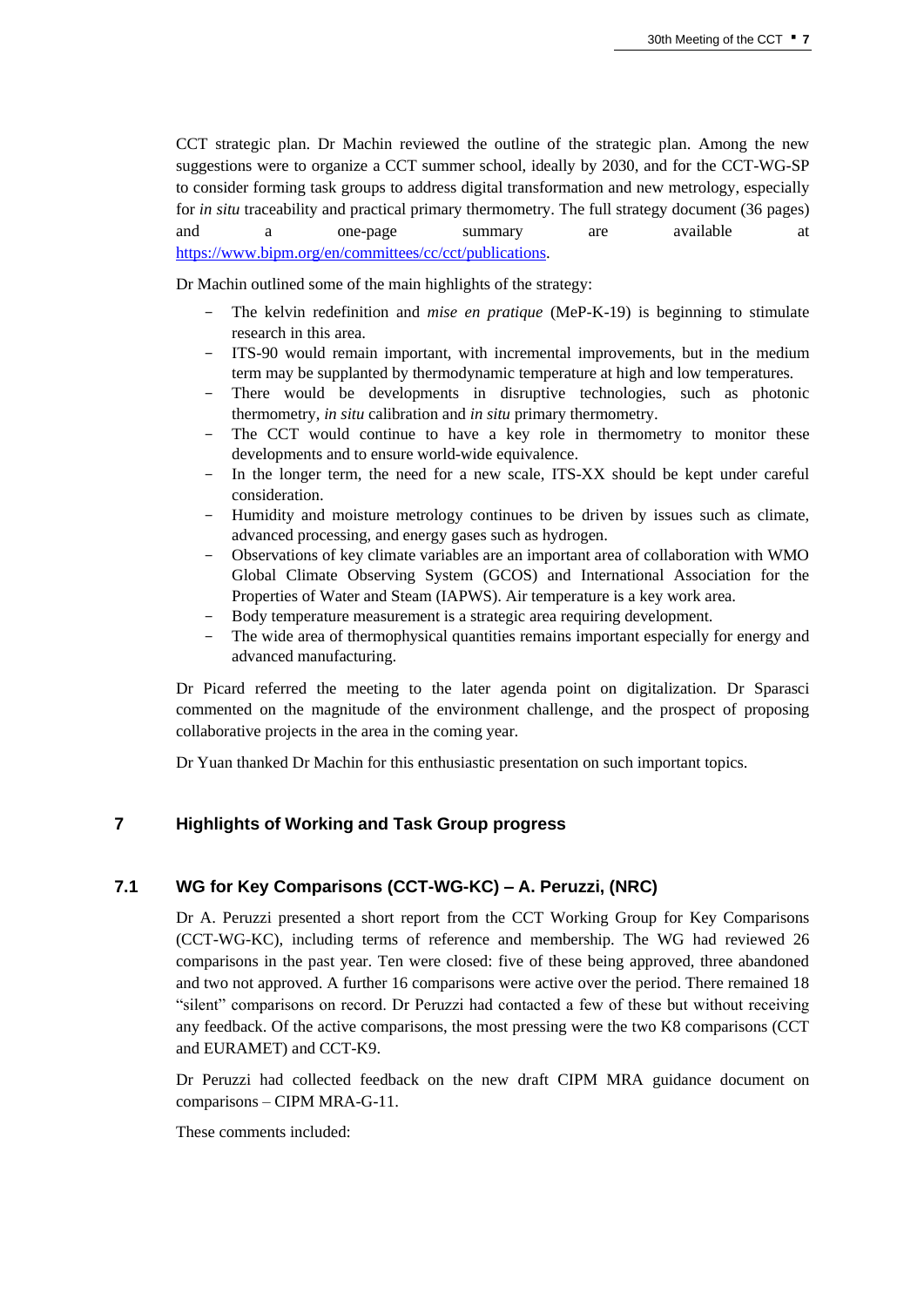- The guidance should mention the option of expert review of protocols (for example by a key comparison working group) before the start of measurements. Such reviews can prevent problems in the future.
- Hybrid comparisons could be mentioned in the guidance, including their applicability (as supplementary comparisons, not key comparisons?).
- A declaration of participant traceability could be required at the protocol stage to pre-empt problems with this.
- The guidance should advise that protocols need not, and should not, 'freeze in' obsolete practices - which is a risk when basing a protocol closely on the preceding comparison protocol. The guidance might state which aspects to 'freeze'.
- Checklists for pilots, such as those already available within the CCT-WG-KC, could be shared via the guidance document.
- CCT members have previously discussed 'dark' uncertainty, and the guidance should consider whether or how such an element of uncertainty should be included.

Dr Yang asked whether CCT-K9 was at the Draft B stage. Dr Peruzzi confirmed yes – as far as he recalled, CCT-WG-KC was still reviewing this.

Dr Duan thanked Dr Peruzzi for his report.

# **7.2 WG for Contact Thermometry (CCT-WG-CTh) – C. Gaiser (PTB)**

Dr C. Gaiser reviewed the membership and unchanged terms of reference and highlighted the subgroup working to revise the appendix on SMFPCs. This included the identification of a minimum uncertainty for the calibration of SMFPCs. In addition, Dr Gaiser reported on some other key points:

- The triple point of pure oxygen is more affected by argon contamination than previously thought.
- A draft of revised values of *T*-*T*<sub>90</sub> is being circulated. Above 400 K, new measurements are needed.
- NRC work on ITS-90 reproducibility at the xenon fixed point and new interpolating equations from 13.8 K to 273.16 K.
- Additional discussions in the working group on scale non-uniqueness, and on the possible substitution of the triple point of mercury.
- Dr Gaiser also referred the meeting to CCT document CCT/22-48 on a thermodynamically consistent helium-3 vapour pressure scale.

Dr M. Sadli asked about downwards extrapolation in non-contact thermometry and whether any radiation thermometrists could usefully contribute to the working group, and link to the CCT-WG-NCTh. Dr Gaiser agreed to such a cooperation in future and Dr Sadli offered to find a volunteer from within CCT-WG-NCTh.

Dr Duan thanked Dr Gaiser for his report.

# **7.3 WG for Non-Contact Thermometry (CCT-WG-NCTh), including (CCT-TG-NCTh-IRT) and (CCT-TG-NCTh-BTM) – G. Machin (NPL)**

Dr G. Machin gave an overview of progress.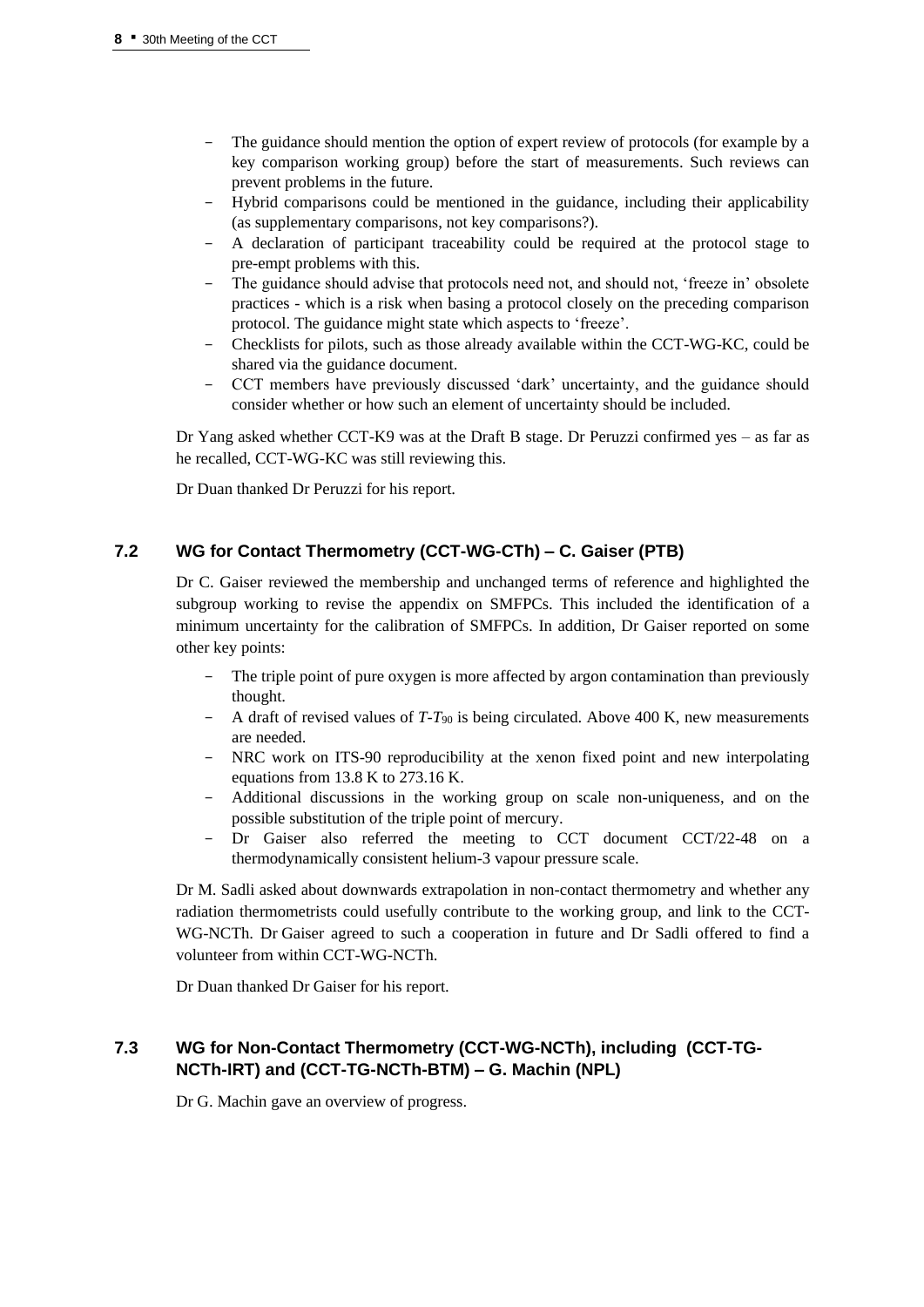The comparison CCT-K10 being led by NPL (Miss McEvoy) was reported to be at Draft B stage and is under review by CCT-WG-KC. The expectation was that this review would be completed before the end of March 2022, aiming for publication late in 2022.

Dr Machin and Dr Sadli reported on the CCT Task Group for a Guide on Industrial Radiation Thermometers (CCT-TG-NCTh-IRT), including membership. Four meetings had been held since the last CCT meeting. The outline content of the guide had been defined, and items of work had been assigned to individuals. The content was divided into two parts: (a) lowtemperature thermal detectors, and (b) higher-temperature quantum detectors. Thermal imaging was not included but will be the subject of a future guide.

Dr Machin reported on CCT Task Group for Body Temperature Measurement (CCT-TG-NCTh-BTM), including membership and progress. Two best practice guides had been produced, for use of infrared ear thermometers and forehead thermometers, and both were available on the BIPM website. A third guide was in preparation, on thermal imaging fever screening. In addition, a protocol had been prepared for a key comparison of infrared clinical thermometer calibrations, to launch in early 2022. Dr Machin also reported on a number of invited presentations and several publications on this subject.

Dr Machin concluded by presenting a list of work planned before the next CCT meeting.

Dr Duan thanked Dr Machin for his presentation, and in the absence of comments from the meeting invited any comments later by email.

#### **7.4 Guide on Secondary Thermometry – J. Pearce (NPL)**

Dr J. Pearce presented the work in progress on the different guides:

- Thermocouples I: General Usage Rod White *et al*. published online 2021.
- Industrial Platinum Resistance Thermometry Jonathan Pearce *et al*. published online 2021.
- Metal Fixed Points for Contact Thermometry Christof Gaiser updated Appendix 1 to reflect new guidance on pressure effect in SMFPCs.
- Specialized fixed points above  $0 \degree C$  Jovan Bojkovski updated to reflect new Appendix 1 of Metal Fixed Points for Contact Thermometry guide.
- Thermocouples II: Calibration and reference thermocouples Rod White and Frank Edler updating.
- Industrial radiation thermometry in progress, Mohamed Sadli coordinating.
- Thermistor thermometry  $-$  Rod White updating.
- Specialized fixed points above  $0^{\circ}$ C.

Dr Pearce gave some details of the guidance on the uncertainty due to the effect of unknown pressure in a sealed metal fixed point cell. The origins of the previous unrealistic uncertainties were outlined, including the use of CCT/17-20 surveyed data with outliers and non-normal distribution, and the basis on best cases (top NMIs), which are not typical. It was emphasized that this new recommendation is for uncertainty contribution due to the pressure effect only in the absence of verification against an open cell operated at a known pressure and checked for drifts. The table of new values was shown, together with the previous (smaller) values for comparison. Ultimately it is recommended that SMFPCs are calibrated against an open cell.

Dr Duan thanked the experts for this work.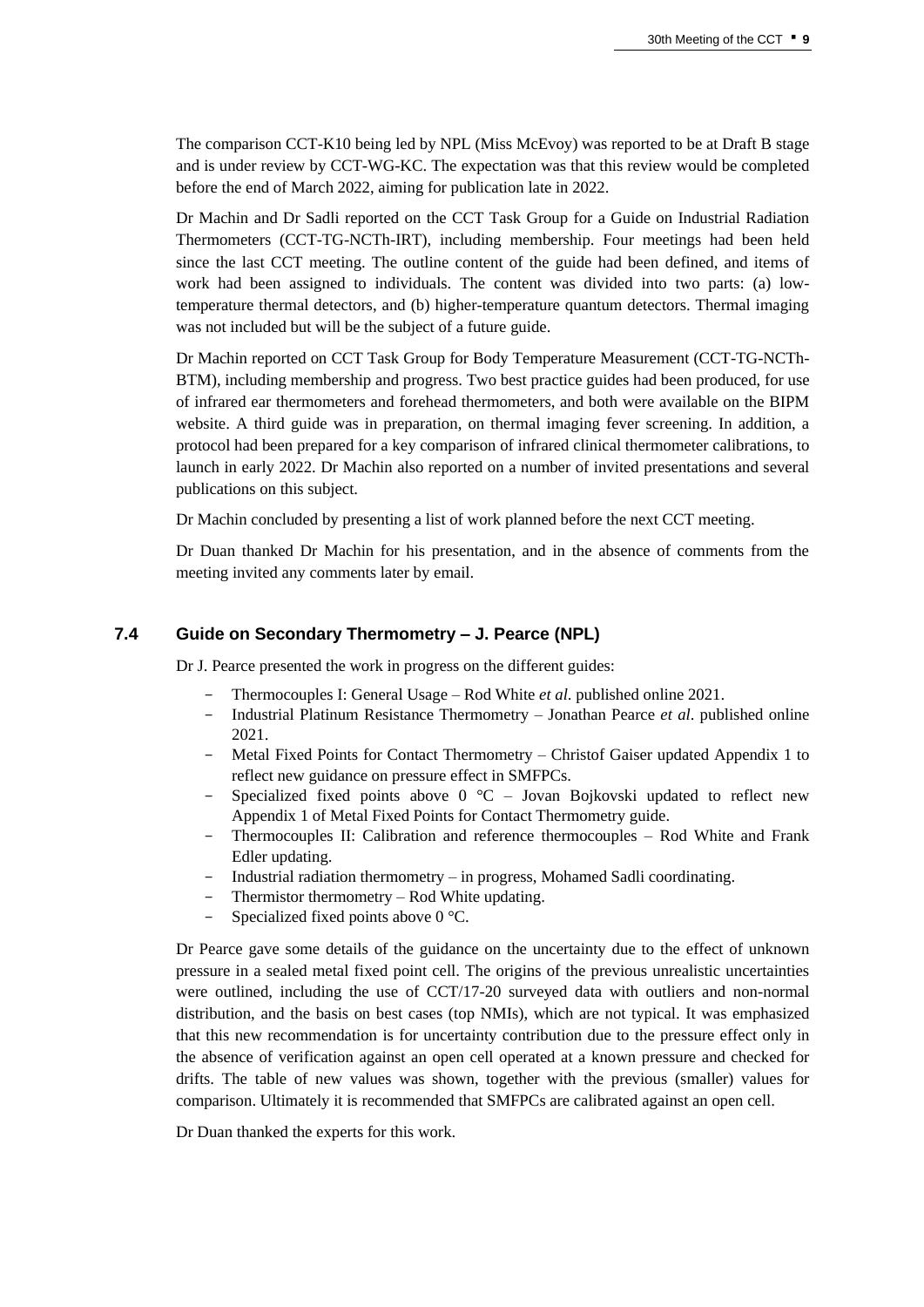# **7.5 WG for Environment (CCT-WG-Env), including (CCT-TG-Env-AirT) – A. Merlone (INRIM)**

Dr A. Merlone outlined the membership of CCT-WG-Env and detailed the participation of WG members in WMO Expert teams, listing a number of contributions to WMO work items. Dr Merlone outlined the aspects of the CCT refreshed strategy relating to environment, especially temperature-derived climate variables.

Dr Merlone drew attention to the importance of air temperature in climate and other contexts, and he reported recent developments in the recently formed CCT Task Group for Air Temperature (CCT-TG-Env-AirT), which had begun its activities with a kick-off meeting in November 2021. The TG is chaired by Åge Andreas Falnes Olsen, with vice-chair Dr Merlone.

Three sub-groups had been initiated, covering air temperature 'definition', 'uncertainty' and 'guidance for calibrations'.

The report concluded with a review of the many activities, current and recent, of TG members working on climate related metrology.

Dr Duan thanked Dr Merlone, remarking on the significant level of contribution already achieved.

## **7.6 WG for CMCs (CCT-WG-CMC) – J. Bojkovski (MIRS/University of Ljubljana)**

Dr J. Bojkovski outlined the terms of reference (unchanged) and the membership, noting that a forthcoming change of chairmanship in APMP would result in Dr H. Abe replacing Dr I. Yang on the WG.

Two new CMC review protocols were reported to be in discussion – for infrared spectral emissivity and for thermal diffusivity. Concerning sealed cell fixed points, the review protocol newly incudes specified uncertainty allowance for pressure.

New CMC categories under consideration are for items used for dissemination of thermodynamic temperature, such as resistance thermometers, fixed-point blackbody cells, and variable temperature blackbody facilities.

Looking to the future, the results of CCT-K9 and some supplementary comparisons are expected to lead to new CMC submissions. Some further changes and harmonization of CMC protocols are also planned.

Dr I. Yang raised the question of how accredited CMCs under ISO 17025 would consistently follow the new guidance for pressure uncertainty for sealed fixed-point cells. Dr Peruzzi and Dr Bojkovski commented on the planned dissemination of the guidance, which has only recently become available. Dr Pearce pointed out the availability of the document on the BIPM website and said that he would share it with the National Accreditation Body for the United Kingdom (UKAS), and he encouraged others to publicise the document to their national accreditation bodies.

Dr Duan thanked Dr Bojkovski for the report and thanked all who commented.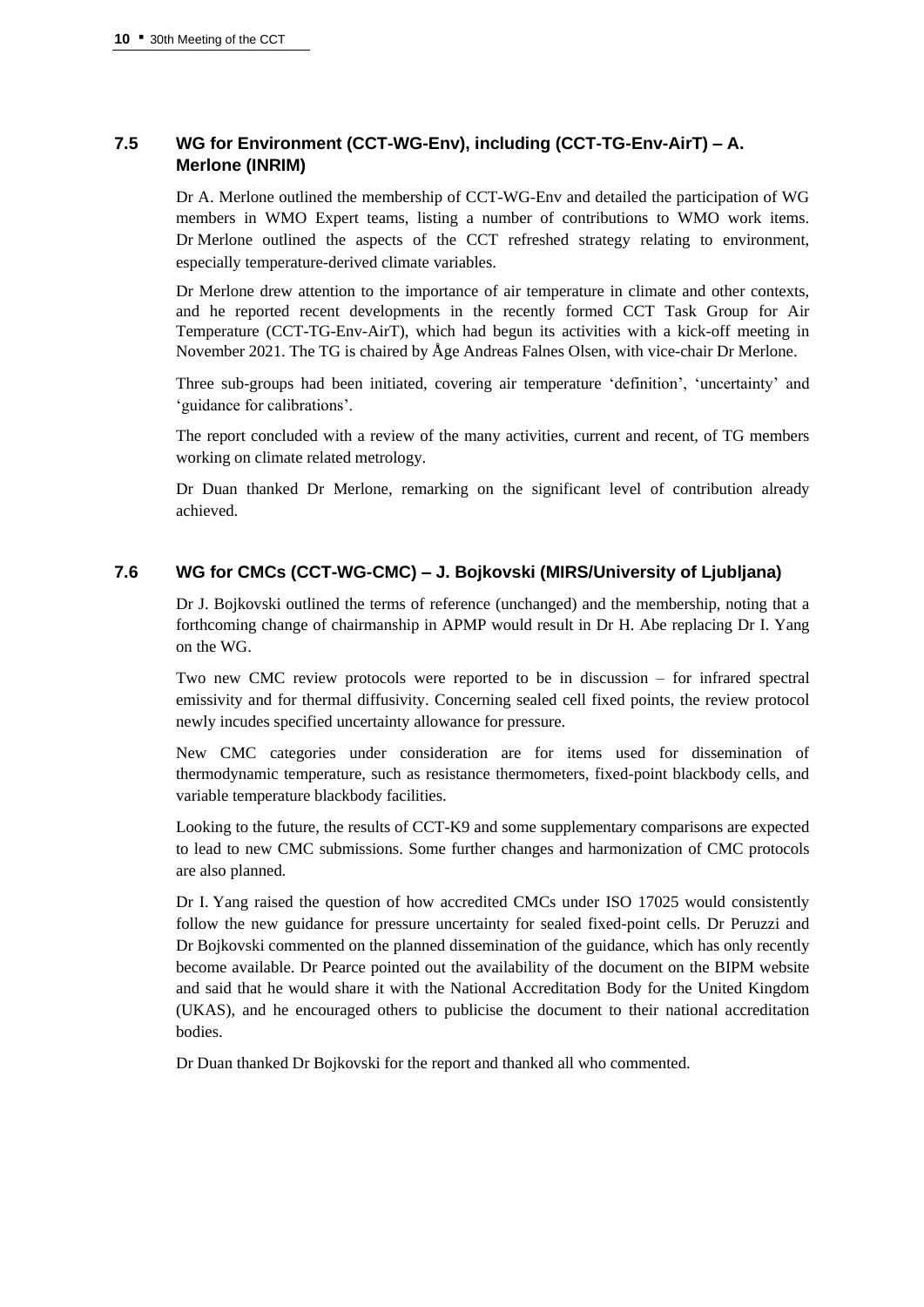# **8 Information on the CIPM Sectorial Task Group on Climate Change and Environment – D. del Campo (CIPM)**

Dr del Campo thanked Dr Duan for the invitation to report, then outlined the role of the CIPM Sectorial Task Group on Climate Change and Environment in addressing Environment - one of the Grand Challenges in the CIPM Strategy (along with Digital Transformation and New Metrology). Dr del Campo and Dr Duan together with Dr M Sené (NPL) are contact persons for the Environment area.

A Draft Resolution to the 27th meeting of the CGPM has been produced to develop forums for the three Grand Challenges, taking a "horizontal" sectoral approach that can span metrology areas. The objectives for the Sectoral Task Groups (STGs) are to provide inputs to the Consultative Committees, and to liaise with the relevant forums in the Regional Metrology Organizations. Envisaged activities are to facilitate dialogue between NMIs and stakeholders, to articulate internationally accepted metrology challenges in the field, and to encourage collaborations between Consultative Committees, NMIs and stakeholders. The STGs will run initially for four years and will then be reviewed by the CIPM for continuation. Membership will combine expertise with breadth of view and will not be limited to NMIs and DIs. This information was provided as background to the early launch of the STG on Climate Change and Environment.

Dr del Campo concluded by highlighting the joint BIPM-WMO workshop 'Metrology for Climate Action' on 26 to 30 September 2022 and encouraged all participants to register their interest.

Dr Duan thanked Dr del Campo for the interesting introduction to an important area of work.

Dr Merlone commented that the current CIPM position on Climate and Environment is the culmination of more than 12 years of work, starting with the CCT taking a lead with a long-term vision relating to climate in particular.

Dr Duan thanked Dr Merlone and invited all present to send any further comments to Dr del Campo.

## **9 "The dimensions of Metrology" – Y. Duan, CCT President**

Dr Duan gave a presentation in which he described his personal understanding of metrology stemming from his wide experience, including being a member of the CIPM from 2010, chairing the CCT from 2012, and developing strategy. He outlined the subject in terms of three strands: evolution of metrology, dimensions of metrology, and development of thermometry in this dimensional conceptual model. He detailed the evolution of metrology through three broad eras: ancient weights and measures, modern measurement systems based on artefacts, and the New SI. He then described a multi-dimensional view of metrology linking different facets such as: theories and principles, standards and traceability, techniques and instruments, effective measurement operations, evaluation of results, and applications of measurement science. He outlined the developments of thermal metrology with reference to the multi-dimension idea, touching on the wide aspects of SI thermometry, finally concluding with an invitation to define the future of metrology in thermometry.

Dr Milton thanked Dr Duan for his insightful presentation. Dr del Campo asked whether the application layers in the dimensional model might include the cross-sectoral groups as set up,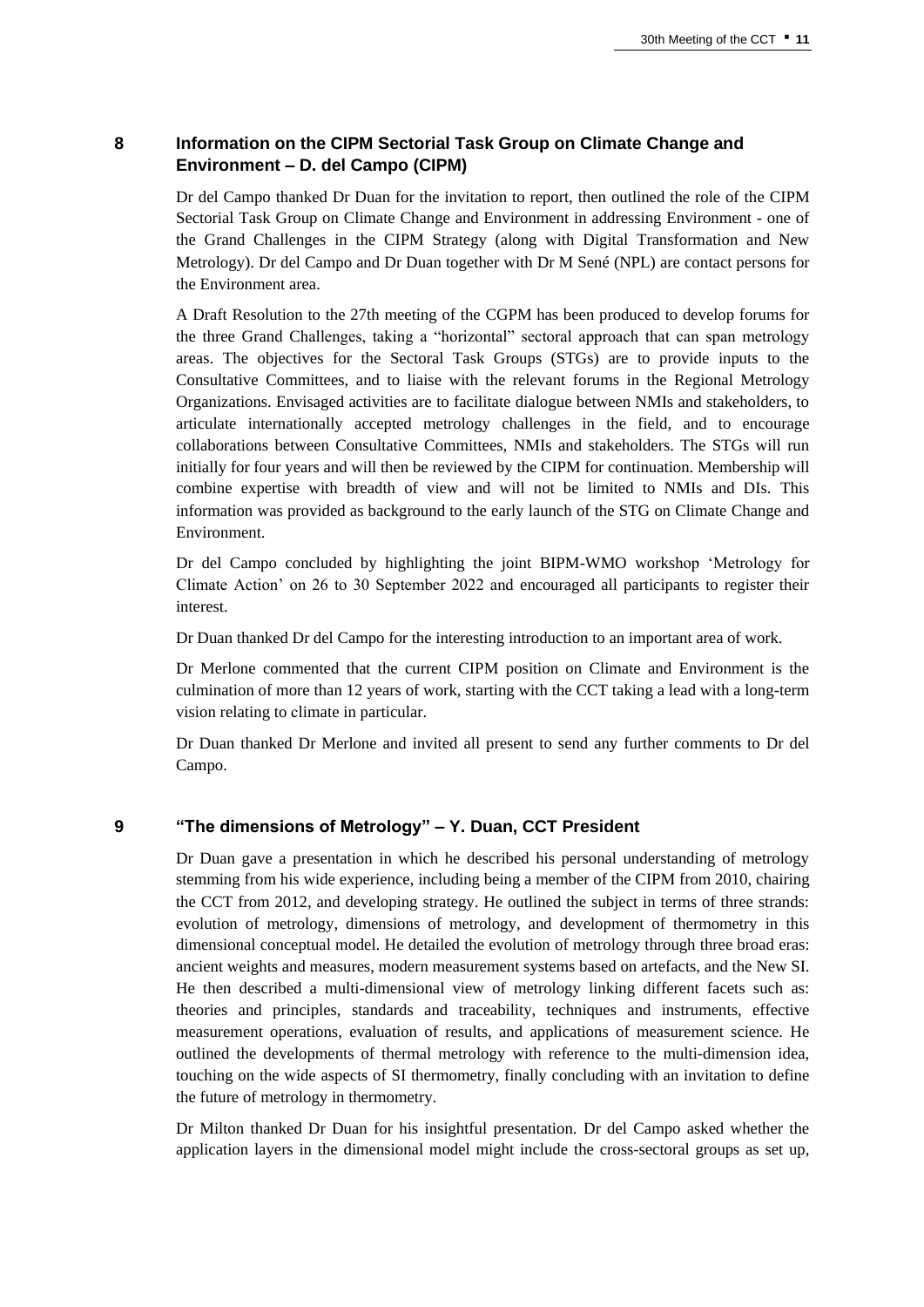and Dr Duan affirmed this. He proposed that he would possibly submit a version of the presented material to *Metrologia*, remarking that he had already aired these ideas at a gathering two years ago on the occasion of celebrating 40 years of collaboration between PTB and NIM. Dr J. Filtz commented, thanking Dr Duan for the presentation, remarking that success requires excellent metrologists, community, dissemination, and training. Dr Duan added his agreement.

Dr Duan then closed the session and thanked all those involved for their contributions.

# **10 Welcome to the second session by the CCT President, Y. Duan, and the Director of the BIPM, M. Milton**

Dr Duan welcomed participants to the second session.

## **11 Approval of the agenda Session 2**

Dr Duan invited comments on the agenda. Dr S. Picard said that the most recent version of the agenda is available on the CCT website. No comments were forthcoming and the agenda was approved.

## **12 Reminder of rapporteur**

Dr Duan reminded Dr Pearce about his agreement to act as rapporteur for Session 2.

## **13 Highlights on CCT comparisons**

## **13.1 CCT-K9 – H. Yoon (NIST)**

Dr H. Yoon presented the CCT-K9 intercomparison. He started with a summary, commenting that it involved SPRT calibrations from the argon triple point to the Zn freezing point, and that he would give an update. Each participant, drawn from the different RMOs, prepared SPRTs, calibrated them, and sent them to NIST, who performed their own measurements of the SPRTs, then sent them back to the participants. Unfortunately, due to the extremely long timeline there were some unforeseen issues which caused further delays. The protocol was prepared in 2011, so the intercomparison has been running for more than 10 years. NIST confirmed that the Draft B has been prepared.

One reason preparation of the Draft B took so long is because many of the people involved are no longer working at the participating NMIs. Because of the transition of technical staff, some institutional knowledge has been lost. Due to the nature of SPRTs, this problem would be difficult to alleviate in the future. In a future intercomparison involving SPRTs, the protocol should incorporate mitigations for an inevitable loss of institutional knowledge. Nonetheless, with pressure from the CCT, the pilot laboratory will ultimately write it up. He noted that it is good for the CCT to keep pressure on the pilot laboratory to ensure the work is carried out in a timely manner.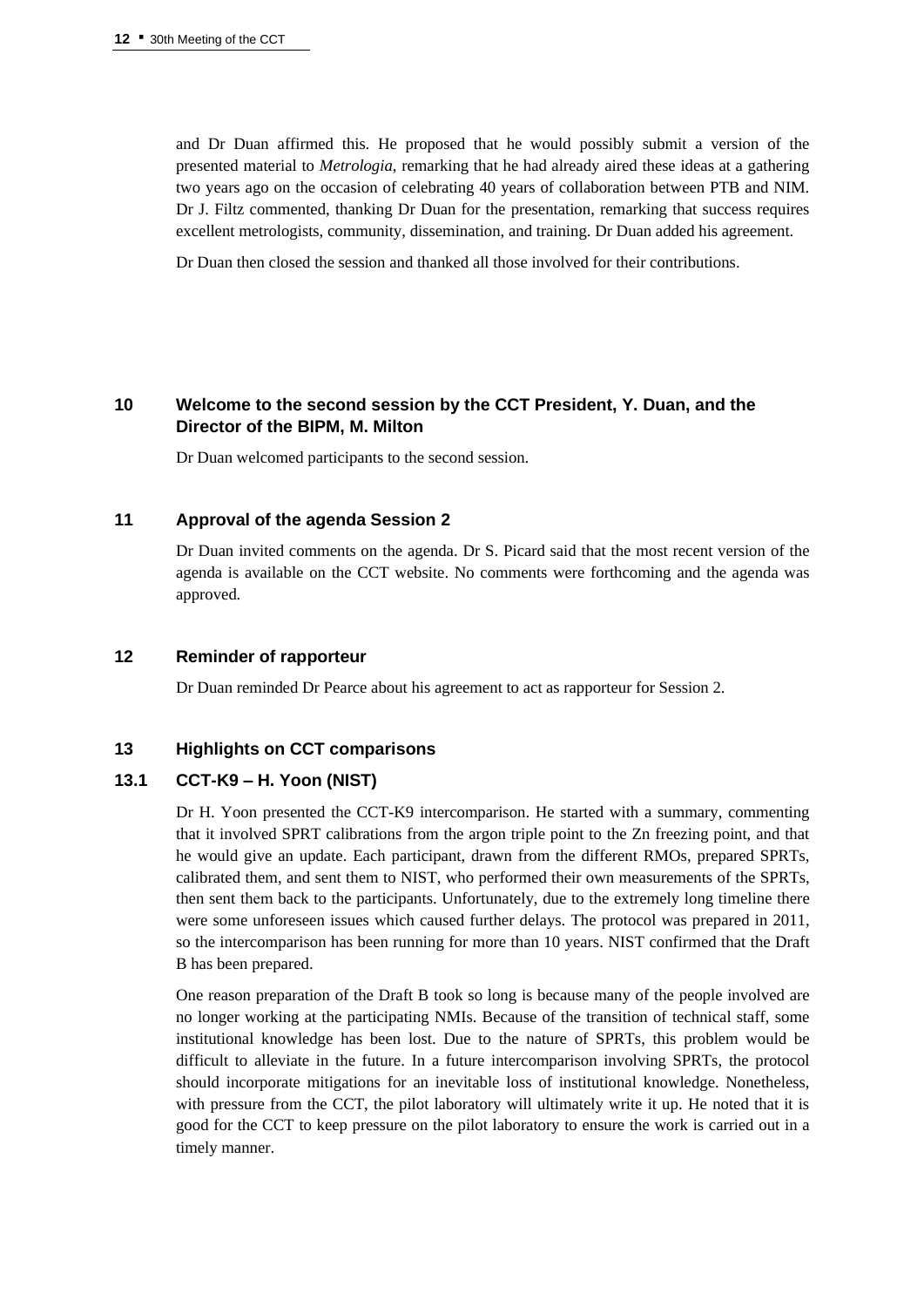The protocol involved repeatedly measuring the water triple point, stabilizing, and measuring again until the stability was shown to be within 0.2 mK. Many SPRTs still failed to meet this criterion even after careful screening of stability. There had been a careful assessment of which SPRTs will contribute to the KCRV. SPRTs that failed were not included in the KCRV but were still used to compare to others. A large number of failures, i.e. SPRTs not stable within 0.2 mK, were observed. He noted that it is quite sobering that these NMIs could preselect SPRTs very carefully and yet they still failed to meet the stability criteria. Significant instabilities were observed, with some changes amounting to more than 5 mK.

Two examples of comparison results were shown, at Zn and Ar for NPL and NIST respectively, representing the two extremes. The NIST value at the argon point is 6 standard deviations away from the KCRV, and the NPL zinc point is 4 standard deviations away. Dr Yoon said that he had contacted Dr J. Pearce (NPL) who explained that the cause of this was now well established, being due to radiative heat transfer from the re-entrant tube of the fixed point cell. The NPL corrected this issue some years ago, having had (independent) evidence of discrepant behaviour. For its part, NIST had dismantled the argon refrigerator and chiller, and found that there was a thermal leak that led to this failure.

Dr Yoon asserted that despite the problems mentioned, these intercomparisons are valuable and give a reality check as to whether uncertainties are good.

Some of the lessons learnt were summarized:

- 1. The community has reached limits of the use of SPRTs as transfer standards; fixed point realization uncertainties are lower than (a) variations upon recalibration and (b) changes from shipping.
- 2. Better protocols are needed to deal with discrepant data with a framework established *a priori*: it was suggested that guidance could be taken from Koepke *et al* 2017 *Metrologia* **54** S34.
- 3. These key comparisons are still useful to check claimed uncertainties.

Dr Picard queried whether NIST has submitted the Draft B for approval. Dr A. Peruzzi responded that the report had been submitted to the working group on key comparisons a couple of weeks ago. The reviewers are working on it and will provide their comments towards the end of February 2022; it is hoped that approval will be gained in the coming months. He offered his thanks to NIST for bringing this comparison to completion.

Dr Picard asked about linked comparisons, specifically if there are a few subsequent comparisons completed or ongoing which will link to the CCT-K9 reference values and how would that be managed. Dr Peruzzi responded that there is an agreement for those RMO comparisons linked to CCT-K9 that, after the CCT-K9 report is published, they need to write an appendix to their report with the linkage to CCT-K9.

Dr Duan thanked Dr Yoon for his contribution.

## **13.2 CCT-K10 – H. McEvoy (NPL)**

Miss H. McEvoy gave a short overview of CCT-K10. CCT-K10 was a comparison of radiation thermometry from the silver freezing point to 3000 °C. It consisted of two transfer radiation thermometers and a set of metal-carbon high temperature fixed points (HTFPs). The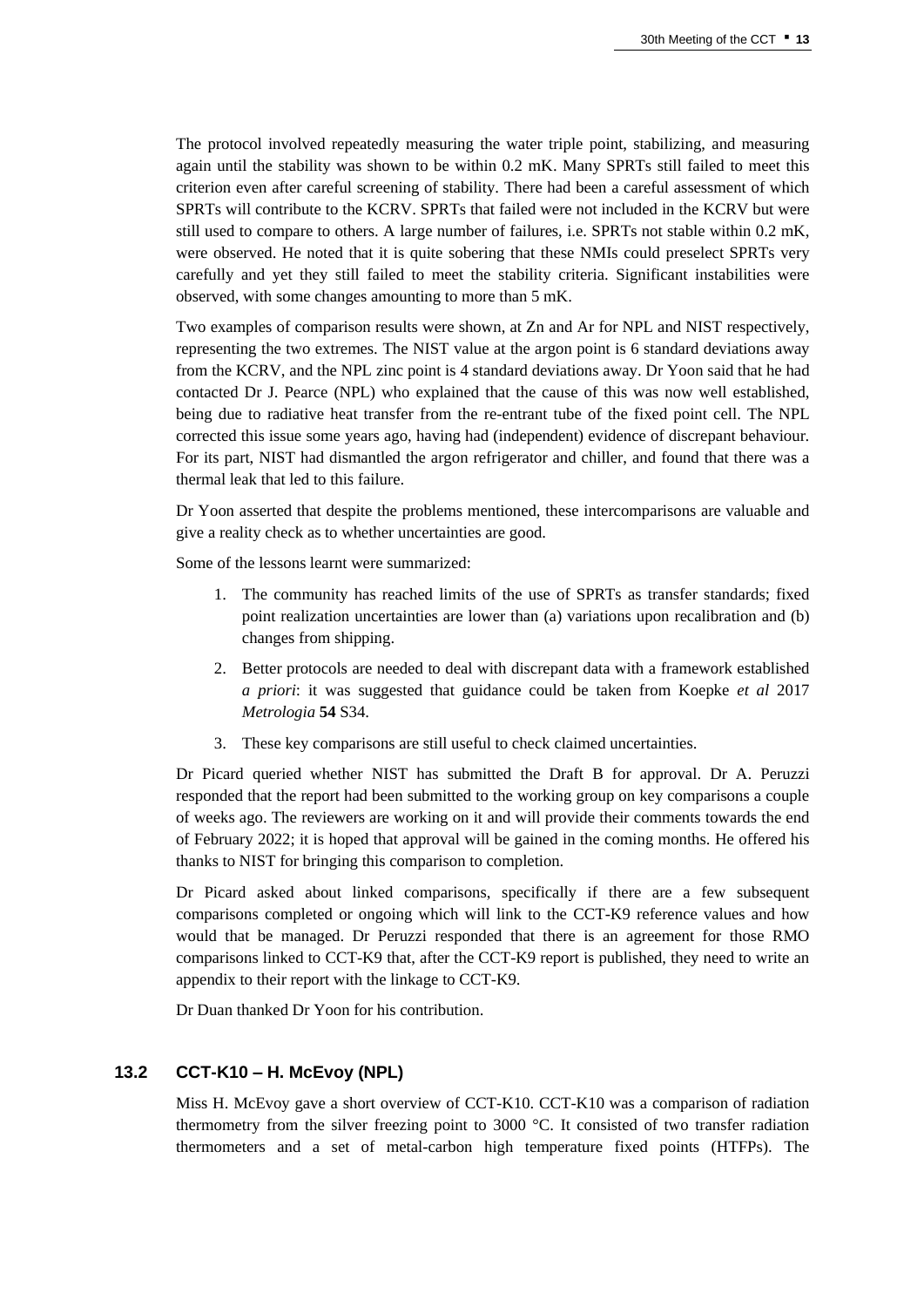intercomparison took longer than anticipated, starting in 2014 and finishing in January 2020. NPL was the pilot. There were a number of causes of delays including shipping, customs, and technical delays at NPL.

The current status is that the Draft B report has been approved by all participants. A number of discussions have taken place about how to treat the analysis and the best way to present the data. There were anomalous differences in some of the results. Miss McEvoy agreed with Dr Yoon that there is a need to think in advance about the best way to deal with data that does not fall in line with other data. This needs to be agreed before the comparison starts.

On the whole the results were good, especially with HTFPs which showed much less drift than radiation thermometers, and most participants were in good agreement.

The Draft B report has been submitted to CCT-WG-KC, and the reviewers have provided their reviews. The next step is for Miss McEvoy to address the reviews, and this may result in another online meeting among participants.

Dr P. Bloembergen asked what temperature range had been covered. Miss McEvoy said that the range is 962 °C to 3000 °C.

Dr Bloembergen asked whether fixed points were used. Miss McEvoy replied that two radiation thermometers and a set of high temperature fixed points were used. The radiation thermometers were calibrated with the participants' own systems, for example high temperature blackbodies and reference radiation thermometers. The fixed points were measured with the participants' own radiation thermometers.

Dr Yoon commented that he was a participant. Because of outliers, the reference value was determined from the median instead of the weighted mean, and this caused some discussion about whether this is allowed. Some guidance is needed from the CCT or CCs on what can be done with outliers. He also observed that in the CCT-K9 and CCT-K10 report, the latest CIPM MRA document has not been followed, and some instruction is needed. For example, the latest CIPM MRA document provides guidance on co-authorship, which is not followed for K9 (no authors are listed). CCT-WG-CMC should consider sending information to key comparison participants; specifically, the latest MRA guidance on how to handle outliers, and how to prepare the KCRV.

Dr Duan asked Miss McEvoy to expand on the status of the CCT-K10 Draft B report. Miss McEvoy said that the Draft B report had been sent to CCT-WG-CMC. The reviewers have already commented, and Dr Peruzzi has transmitted the comments to Miss McEvoy. The coordinator needs to address the reviewer comments to improve the report, so the Draft B is still not approved. Miss McEvoy said she is currently in the process of addressing the comments and aims to complete in the next few months.

## **13.3 CCT-K7.2021 – A. Peruzzi (NRC)**

Dr Peruzzi gave a summary of the status of the CCT.K7.2021 key comparison of water triple point cells, which he is coordinating. The technical protocol was approved in January 2021. NRC was charged with coordination of the comparison. There are 19 participating institutes, and a coordinating group was established with the goal of supporting the pilot in the analysis of the key comparison results. The protocol includes a detailed timeline for the comparison, which was accepted by all participants.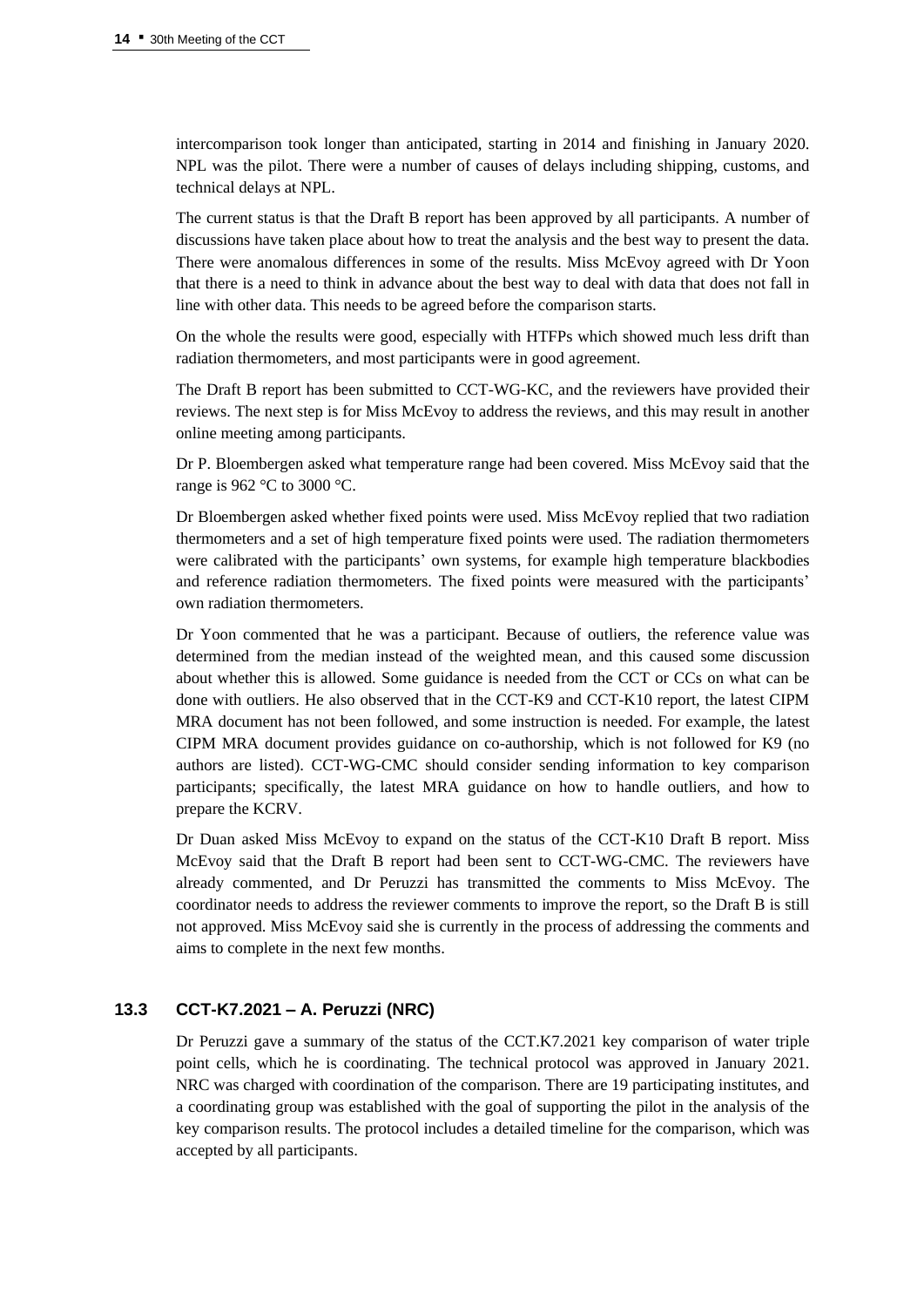The start date was 1 April 2021, following which the participants had three months to select a transfer cell and compare it to the national reference. By June 2021 participants were required to send the selected cell and measurements to the pilot. The pilot had six months from June to December 2021 to compare all cells received. From 1 January 2022 participants could retrieve their transfer cell from NRC and measure it again in the next 3 months. Finally, NRC has until June 2022 to prepare the Draft A report.

Dr Peruzzi presented a table summarizing the status of each partner's progress in the key comparison. Most cells were delivered in July 2021. However, some cells were delivered following months of delay, with the last cells arriving at the NRC in November 2021. Of the 18 cells delivered to NRC only one arrived broken, so the participant was asked to send a replacement cell. So far, only half the expected reports have been delivered; he issued a plea to those who have not delivered their reports to do so as soon as possible.

Out of 17 cells delivered, NRC has already measured 15 cells in three different batches. Out of these cells, three showed anomalous behaviour (i.e. drift). The owners of those cells were informed and some sent replacement cells, while one participant withdrew from the comparison.

The plan to bring the comparison to a conclusion is to complete the measurements in the last batch, which will finish two months late, but it is still believed the Draft A report can be delivered on time.

Dr Duan commented that everybody is happy with the progress of this intercomparison.

## **13.4 CCT-K8 – D. del Campo (CEM)**

Dr del Campo presented CCT-K8, which is a comparison of realizations of local scales of dew-point temperature of humid gas coordinated by INTA. The data treatment has been completed, and all degrees of equivalence have been calculated. The pilot is now working on the wording of the report and expects to have the Draft A report completed in a couple of months at the latest. This will be distributed to the participants in the first trimester of 2022.

## **13.5 CCT-K6 – S. Bell (NPL)**

Dr Bell presented CCT-K6.2021 as chair of CCT Working Group for Humidity (CCT-WG-Hu). CCT-K6.2021 is a key comparison of dew-point temperature measurement. It was agreed at the 29th meeting of the CCT to start this intercomparison. It is not yet registered in that name. The measurand and range is as in the previous CCT-K6 i.e. local realizations of the dew point in the range −50 °C to +20 °C (CCT-K8 covers the measurand above this range, and there are supplementary comparisons below this range).

The travelling standards, institutes participating, and other details are to be decided. The timing will need to be coordinated around other comparisons in progress (CCT-K8 and RMO counterparts, and APMP.T-K6.2013). The key comparison will be designed alongside, and aligned with, CMC review protocols for humidity.

There has been early discussion of the comparison protocol, aiming to design for (a) the quickest and most effective completion, while staying consistent with past CCT-K6 and (b) the KCRV and linkage with other intercomparisons.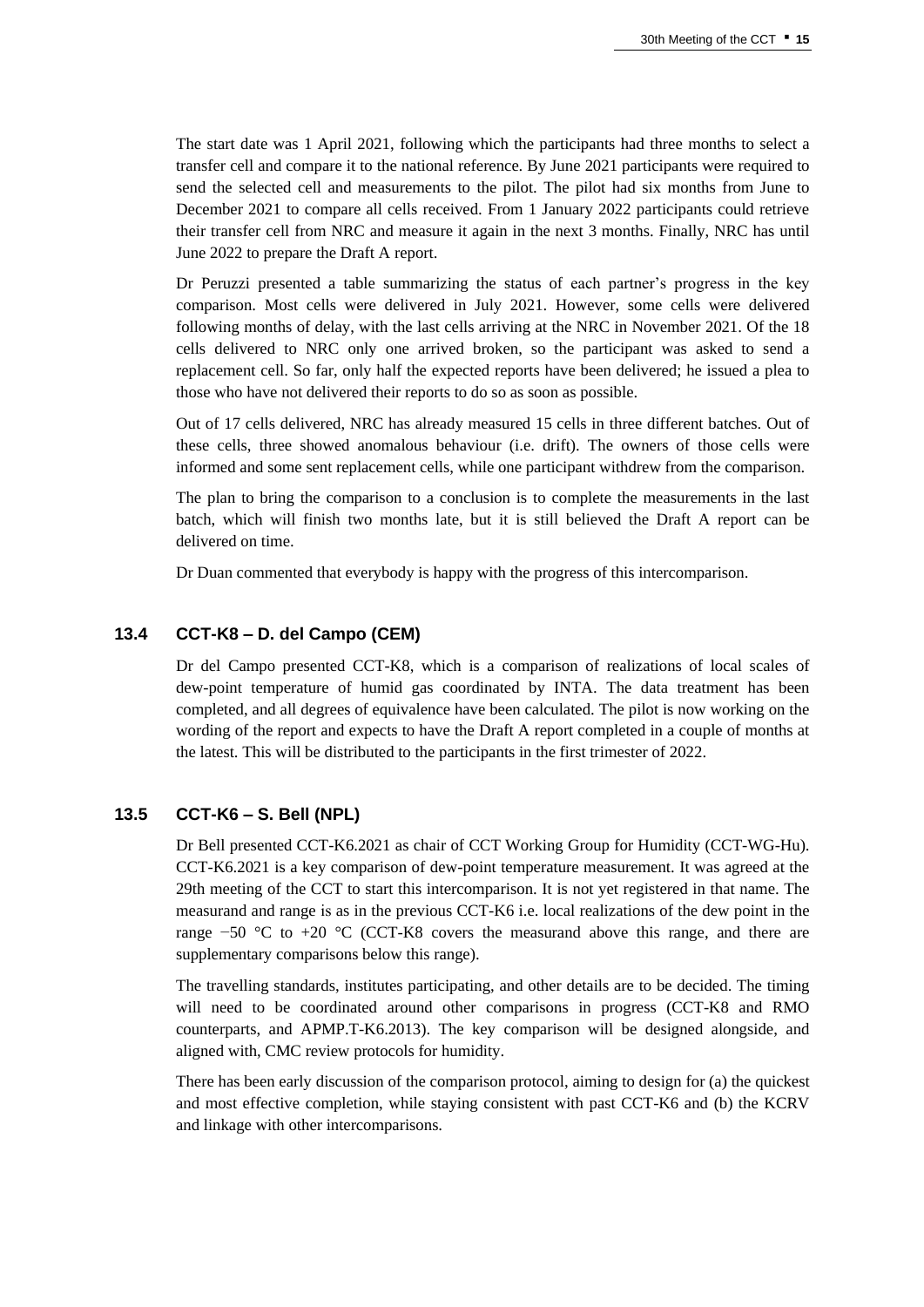The aim is to design the comparison alongside the review and revision of the CMC review protocol for the dew point, so that a future CMC protocol does not force the key comparison to be overly detailed.

A pilot has not yet been identified from within CCT-WG-Hu. The chair has approached the group, and individuals, even with the possibility of joint piloting, but has received no offers from the WG. The travelling standard(s) have not yet been identified. Dr Bell has begun to approach companies for the loan of travelling standards, but the commercial landscape has changed and companies may not readily lend equipment.

Overall, the most important issue is to find a pilot for the comparison. This could hold the community back as there is a risk that the CCT key comparison may fall behind associated RMO key comparisons.

In view of the absence of a volunteer to pilot the comparison from within CCT-WG-Hu, Dr Bell would like to open up an invitation to the wider CCT in case there is a potential pilot, who is not a member of the CCT-WG-Hu, who might volunteer.

Dr Peruzzi commented that in the past it had been suggested that if no other institutes came forward as a volunteer, NPL could consider being a pilot.

Dr Bell responded that having piloted CCT-K6, she did not have a strong inclination to do it again. In spite of that, she did consider it, but it is difficult to prioritize funding when there are so many other projects including important areas such as climate, which inevitably result in compromises over what the NPL can do.

Dr Duan commented that there have been several RMO comparisons associated with K6 and asked whether there is any possibility to find a pilot laboratory among those RMO comparison participants. Dr Bell said that she can ask the question, although she remarked that it is a significant burden to place on one laboratory.

Dr Bojkovski reminded the plenary that the CMC review protocol was built on the CCT-K6 protocol. Changes are welcome if they simplify the process.

Dr Duan asked the CCT members to consult colleagues in their respective institutes to discuss whether one or more of them can be volunteers, and if so, they can send an email to Dr Bell. He encouraged all members present to discuss the matter, in particular with their humidity colleagues.

Dr Duan asked whether Dr Bell had asked members of the WG. Dr Bell confirmed that this had been done and remarked in response to this and the previous question that the participants had not been decided, as the intercomparison first needs a pilot. It is the responsibility of a pilot to propose a protocol for the participants to accept. She stressed that if somebody offers to do this, it will be with support from all participants, especially those who have piloted comparisons before. The CCT would not ask for a volunteer to do this without any help.

Dr Duan thanked Dr Bell for her contribution.

Dr Duan summarized the presentations on key comparisons by appreciating the good news that CCT-K9 has almost reached Draft B status, and thanked NIST colleagues' contributions, as well as those of Dr Picard and Dr Peruzzi. Dr Duan also appreciated the good news about CCT-K10 which has almost reached Draft B status, and thanked Miss McEvoy and all CCT-K10 participants. He remarked on the news that the CCT-K8 Draft A report will be ready in the near future and hoped that CCT-K6 members will pay attention to the problem of identifying a pilot.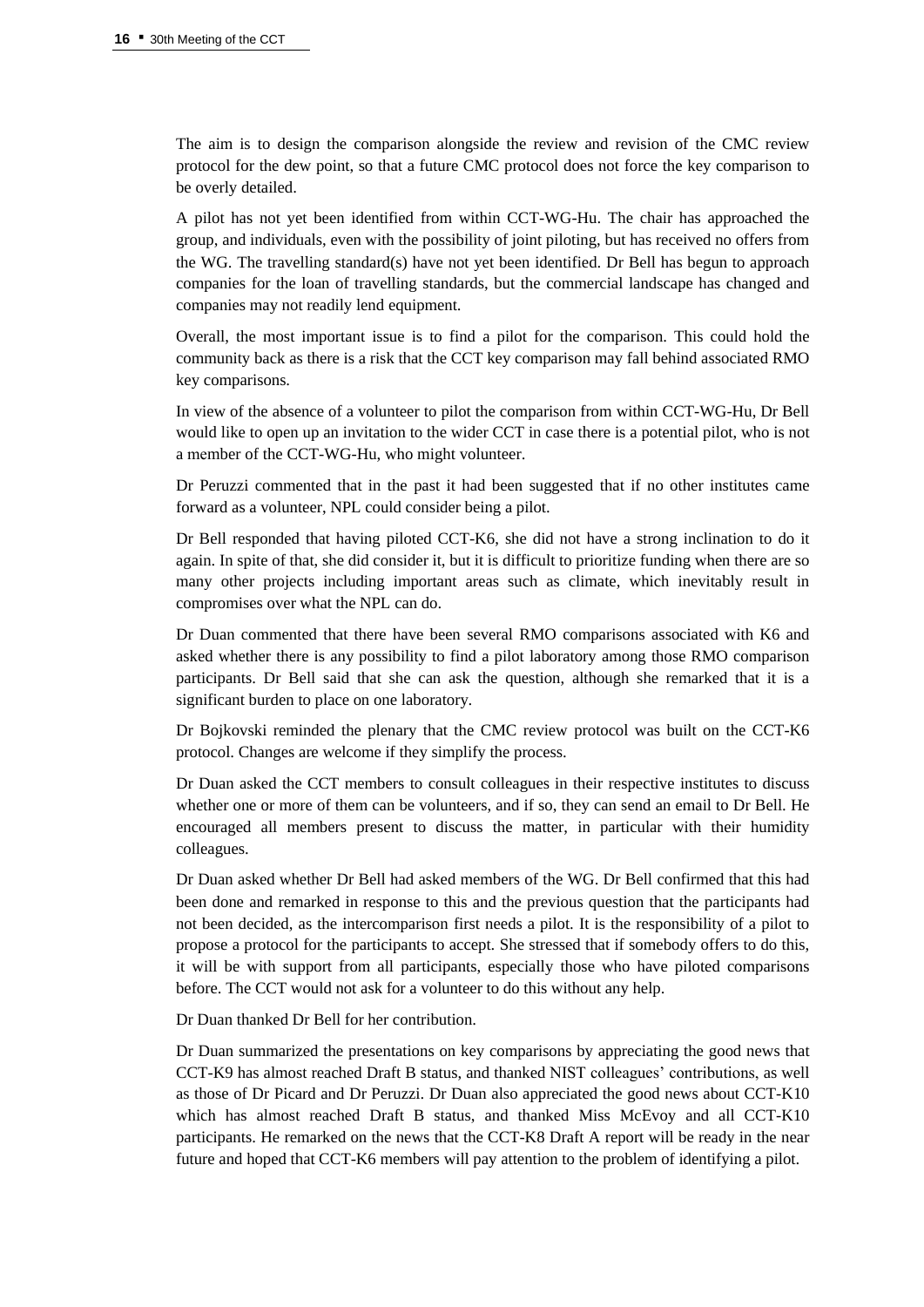## **14 On the addition of new CMC entries – J. Bojkovski (MIRS/University of Ljubljana)**

Dr Bojkovski briefly summarized new CMC entries which essentially represent a harmonization arising from the fact that CCT-WG-NCTh upgraded the radiation thermometry CMC review protocol. This means a change to the classification of services, to incorporate items used for the dissemination of thermodynamic temperature, and this should be formalized. The new category will be in line with the CMC review protocol. This needs formal approval by the CCT.

Dr Peruzzi said that these new services are acceptable, but it is necessary to establish CMC acceptance criteria for these new services.

Dr Bojkovski replied that these are already part of the CMC review protocol for non-contact thermometry, which provides a series of steps on what to do for each particular category.

Dr Machin commented that this will become urgent if it is not done soon. It is clear that dissemination of *T* is going to become more widespread, and a comparison of *T* dissemination is needed; to have the protocol soon would be welcomed.

Dr Duan said that these points are important for radiation thermometry (blackbody fixed-point cells, radiation thermometers, and variable T sources), and that if there are no objections, the CCT formally accepts these three points. No objections were raised.

# **15 On the Establishment and Corroboration of a Thermodynamically Consistent Helium-3 Vapour-Pressure Scale – C. Gaiser (PTB)**

Dr C. Gaiser gave a presentation on the establishment and corroboration of a thermodynamically consistent helium-3 vapour-pressure scale, which is described in CCT/22-48. He observed that most people in this field have retired or otherwise moved on, so it is helpful to remind ourselves of the work to maintain the knowledge. This is concerned with the temperature range below about 1.2 K. The analysis is in three parts, namely primary thermometry, a careful check of the results with thermophysical properties data, and a comparison with PLTS-2000 and ITS-90.

In 1992, PTB and NIST used CVGT at 2.6 K and extrapolated to lower temperatures with magnetic thermometry, with measurements augmented by Johnson noise thermometry at 0.5 K. An increasing deviation from *T* and  $T_{90}$  was observed, amounting to up to 1 mK at  $T = 0.65$  K.

An analysis of the thermophysical properties data for helium-4 and helium-3 offered further understanding of the deviation. Recent measurements at LNE in 2021 offer further insights, which were consistent with the PTB and NIST results.

These three checks with independent methods by different institutes have shown that the ITS-90 deviates from thermodynamic temperature by about 1 mK at the low temperature end of the scale. In a future temperature scale, coefficients defined in the PTB-2006 study (which is already recommended by the CCT below 2 K) will replace coefficients defined in ITS-90.

Dr F. Sparasci commented that during discussions about the implications of this for the *mise en pratique*, Dr C. Gaiser showed Dr Sparasci a paper published by the Royal Society where there was a recommendation to use PLTS-2000 instead of ITS-90 in the overlapping temperature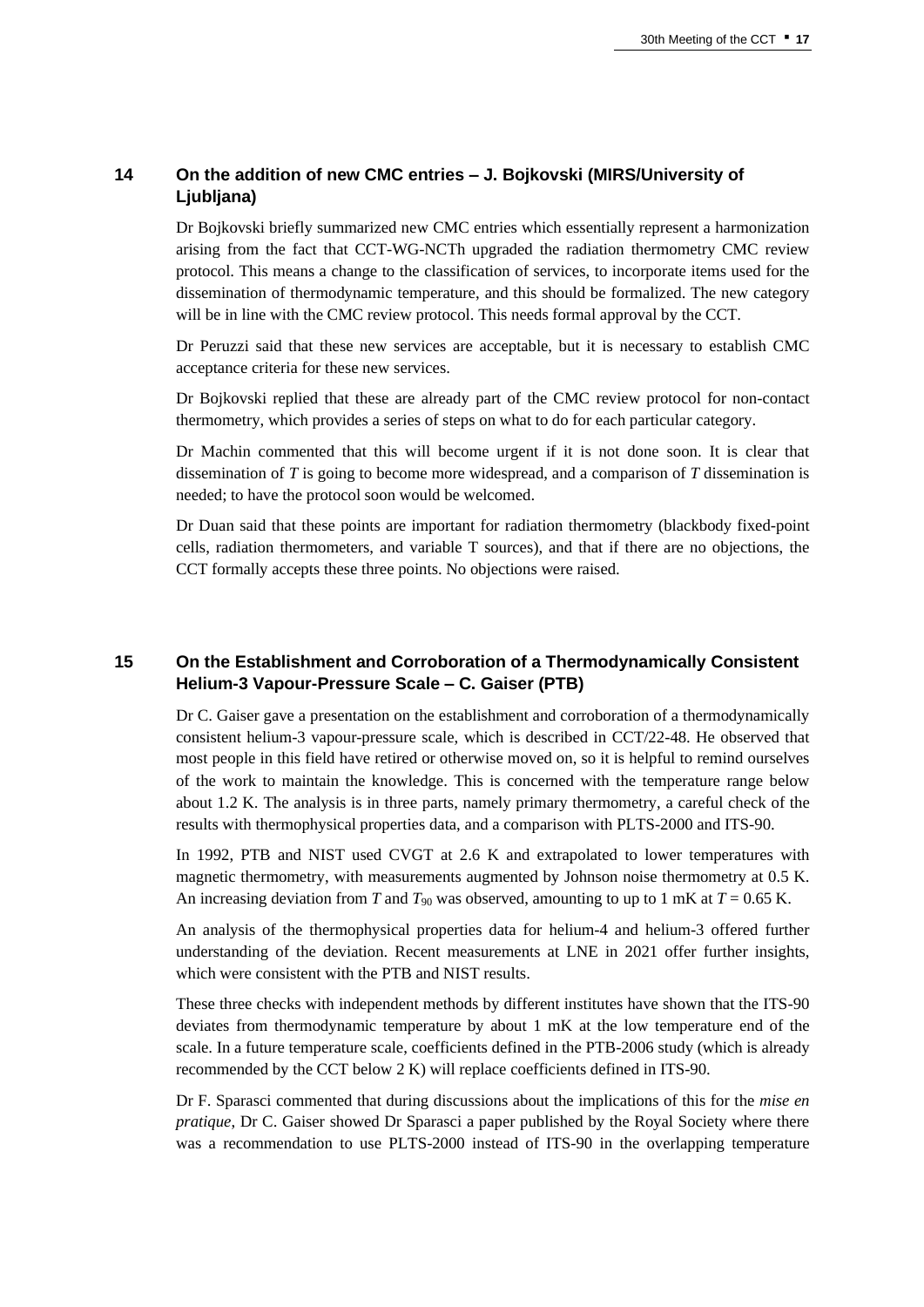range. This paper was the basis for the *mise en pratique* document. Dr Sparasci recalled that this specific recommendation was skipped in the formal document, and asked Dr Gaiser to check if this recommendation exists in the official document. 1

Dr Duan expressed satisfaction with this scientific research, which suggests that the redefined kelvin, and primary thermometry, enables us to find and quantify weaknesses of ITS-90. If it becomes necessary to establish a new temperature scale, this will act as important underpinning work.

## **16 Highlights on RMO activities**

Dr Duan invited TC-T chairs from the RMOs to give a brief outline of their activities since the last CCT meeting.

**APMP**: Dr H. Abe, APMP TC-T chair, presented the APMP activities. He took over from Dr I. Yang in November 2021. The APMP online meeting in November 2021 had 61 participants from 20 economies. The APMP has working groups specializing in SPRTs, fixed points and the water triple point, radiation thermometry, humidity, industrial thermometry, thermophysical properties, and industry strategy. The APMP has been concerned with six key comparisons and ten supplementary comparisons, as well as three hybrid comparisons. It carried out 40 CMC reviews in total over the last year. In the first half of the year, ten inter-RMO CMC reviews from AFRIMETS were completed, and in the second half, 16 from EURAMET and seven from AFRIMETS were completed.

There is a dedicated Covid-19 response programme, with activities around thermal imagers (NMIA and NMS A\*STAR) and forehead infrared thermometer calibration, proposed by NML-ITDI, currently being evaluated by APMP. The APMP TC-T work plan was presented. APMP has been involved with EURAMET-BIPM training on comparisons; in particular, Dr Yang participated as a lecturer, and presented on hybrid comparisons. A workshop on SI realization was also held.

**AFRIMETS**: Dr E. Ejigu, AFRIMETS TC-T chair, presented the AFRIMETS activities. TC-T virtual meetings are held annually. Intercomparisons included: supplementary comparison AFRIMETS.T-S2 on industrial PRTs, for which the final report has been published; AFRIMETS.T-S3, also on IPRTs, had been postponed but was restarted; and AFRIMETS.T-S7 on the comparison of noble metal thermocouples.

Participation in CCT/APMP intercomparisons includes CCT-K7.2021, APMP.T-K4.2 on the aluminium fixed point, APMP.T-S11/S12 on radiation thermometers from the indium freezing point to 2800 °C, and the S17 supplementary comparison on air temperature thermometers. CMCs submitted include the LPEE/LNM (Morocco) on PRTs with display units, NIS PRT on pure-metal thermocouples at fixed points, Kenya Bureau of Standards on PRTs, and the Ghana Standards Authority have undergone peer review of their quality system prior to CMC submission. CMCs that have been approved and published in the past five years were Zimbabwe

<sup>&</sup>lt;sup>1</sup> This question was subsequently answered in Section 20.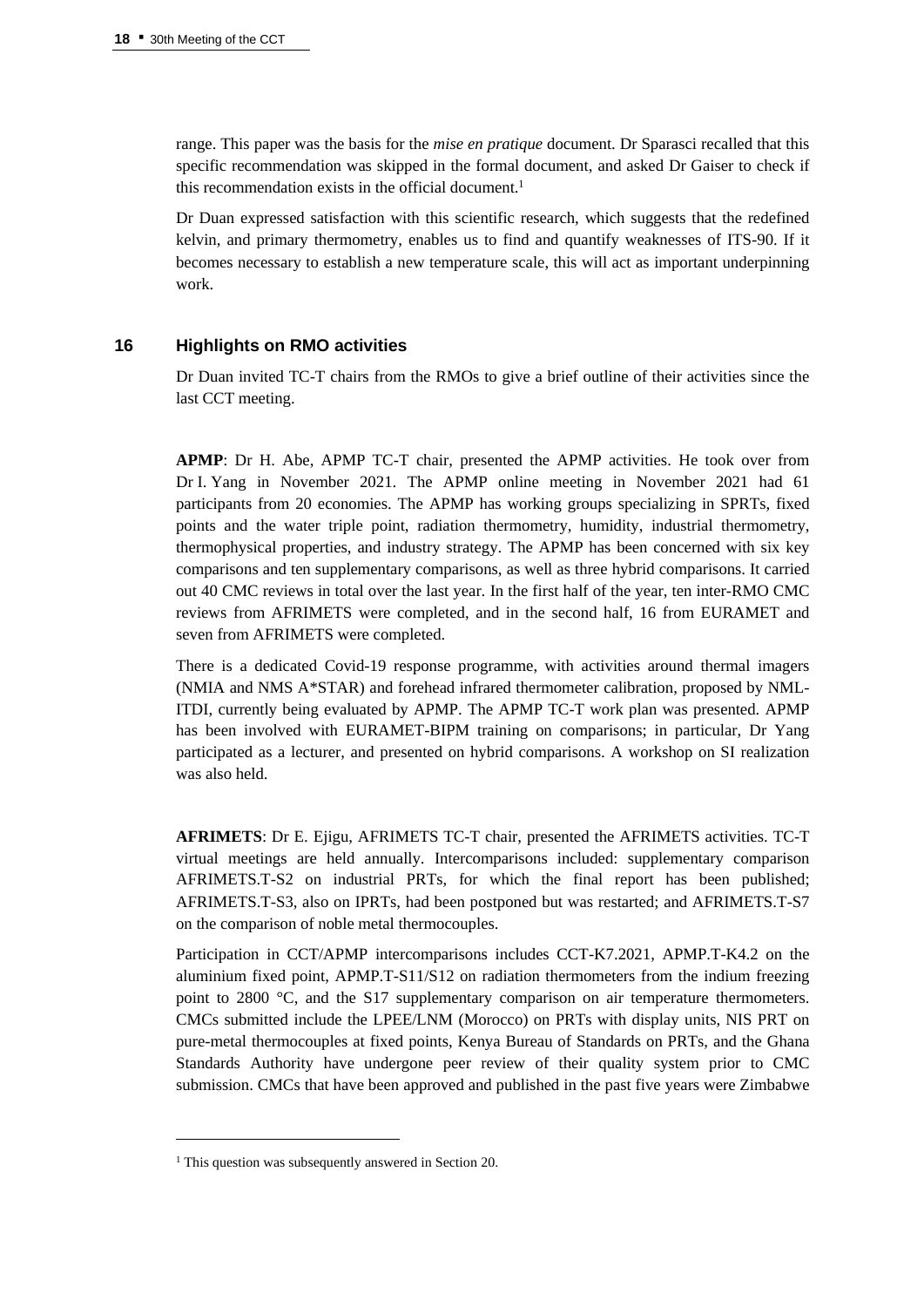(13), Zambia (11), Botswana (3), Morocco (4), Egypt (1), making a total of 32. AFRIMETS is an active participant in inter-RMO CMC review.

#### **COOMET:** Dr A. Pokhodun, COOMET TC-T chair, presented the activities of COOMET.

COOMET key comparison activity includes:

- Supplementary comparisons of national standards of the unit of thermal coefficient of linear expansion 273.15 to 773.15 K, pilot VNIIM;
- COOMET 826/MD-a/21 Supplementary comparisons of standards for the unit of relatively humidity, pilot NIM (Moldova);
- COOMET 704/RU-a/16 Regional key comparisons of national standards at the triple point of mercury, pilot VNIIFTRI.
- COOMET 787/UZ/19 Pilot comparisons of calibration of platinum resistance thermometers at fixed points in the range from the triple point of water  $(0.01 \degree C)$  to the solidification point of aluminium (660.323 °C), pilot NIM (Moldova);
- COOMET 771/MD/18 Pilot comparisons of measurements in the field of calibration of platinum resistance thermometers at fixed points in the range from the triple point of mercury (−38.8344 °C) to the melting point of gallium (29.7646 °C), pilot NIM (Moldova);
- COOMET 744/RU-a/18 Pilot comparisons in the field of measuring the calorific value of coals with different sulfur values, pilot VNIIM;
- COOMET 780/Ru/2019 Pilot comparisons of national reference gas calorimeters on samples of gas mixtures, pilot VNIIM.

The CMCs of COOMET members were presented and consisted of BelGIM (54), NSC IM (73), KazInMetr (17), INIMET (8), INSM (69), GEOSTM (31), VNIIM and VNIIFTRI (143), Azerbaijan (24).

Research included improvement of the primary standard of the unit of heat in the field of calorimetry of dissolution and reactions, to improve capability for supporting measurements of small thermal effects in liquid media in the pharmaceutical industry and other physical and chemical processes.

A technical workshop is being planned to discuss the problems of realizing the redefined kelvin, and also comparisons of realizations of the redefined kelvin by absolute primary radiometric thermometry and relative primary radiometric thermometry are anticipated.

COOMET TC-T members participated in a plenary meeting, and also participated in some EURAMET TC-T working group activities and meetings. It is preparing joint meetings of COOMET TC-T and EURAMET TC-T technical committees in 2022.

**EURAMET TC-T:** Dr del Campo, EURAMET TC-T chair, presented the activities of EURAMET. More details on the EURAMET TC-T activities are available on the EURAMET website, so the presentation was restricted to key activities. Dr del Campo will step down as chair in 2022 and will be replaced by Dr S. Rudtsch. Dr del Campo expressed her gratitude for being able to represent the EURAMET TC-T community and WGs.

She described the launch of the European Partnership on Metrology, sponsored by the European Union, which will have a duration of 7 years and a budget of 600 million euros. Its aim is to create a sustainable and effective system of metrology at the European level, providing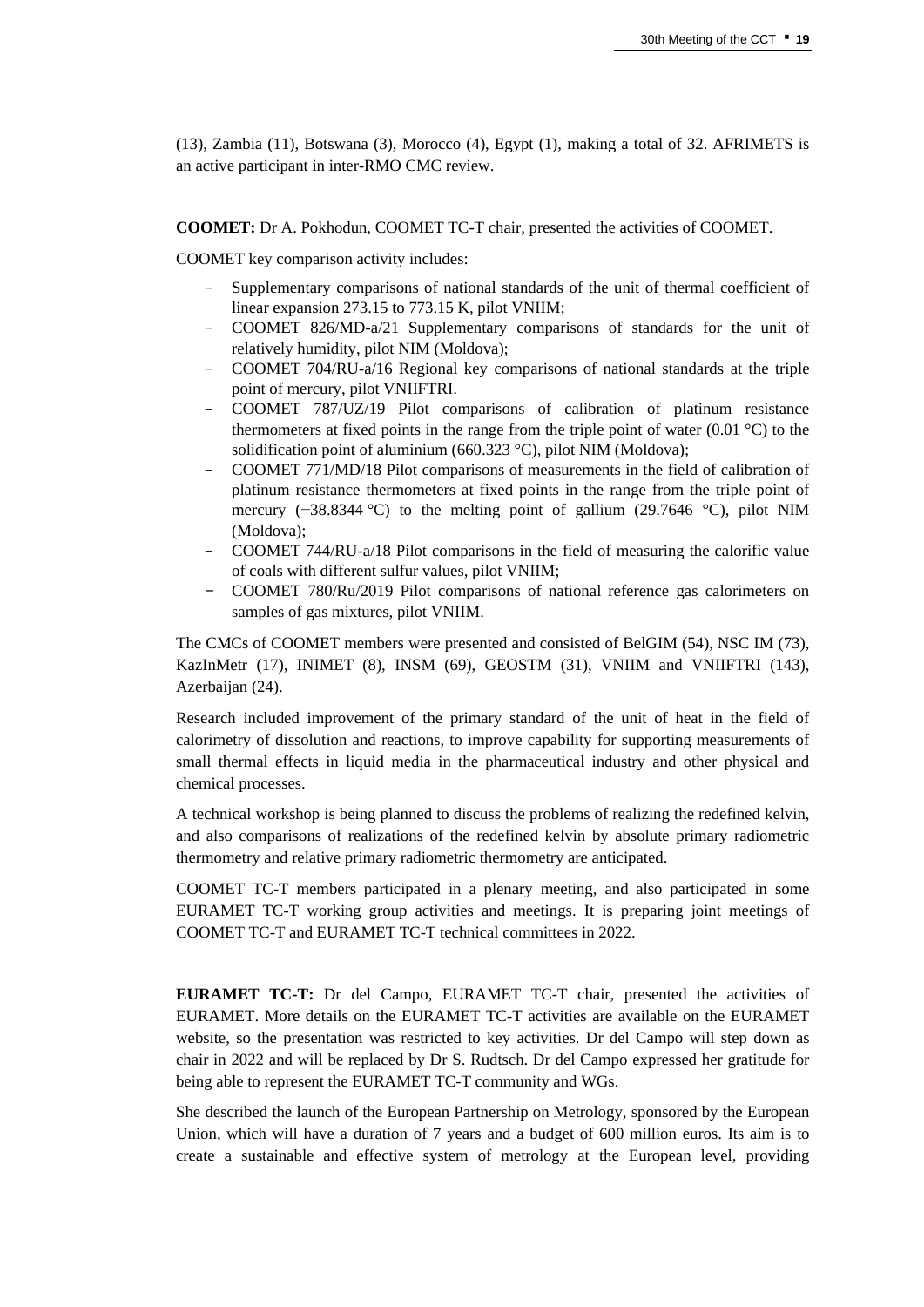metrology that is fit for purpose, and to stimulate European inovation, support regulation and standards to underpin policies and to address societal challenges.

An online training workshop was organized on 26-27 April 2021 on comparisons in thermometry, in collaboration with the BIPM. The workshop featured speakers from different RMOs, as well as being open to other RMOs. There were more than 80 attendees. Due to the success of this training in 2021, a similar workshop is being planned, but this time on CMC preparation and submission with the aim of homogenizing the interpretation of CCT review protocols. This workshop will be held on 25-26 April 2022. Currently the agenda is being prepared, with speakers anticipated from different RMOs, and as before it will be open to other RMOs. In cooperation with COOMET, EURAMET is organizing a workshop coordinated by Dr Pokhodun and Dr Machin on realizing the new definition of the kelvin. This will also be open to other RMOs, and information will be distributed soon. EURAMET plans to run a second thermometry summer school in 2023 in Ljubljana, hosted by Dr Bojkovski and his team, which will also be open to other RMOs.

**SIM:** Dr A. Todd, co-chair of SIM WG3, presented the activities of SIM WG3 Thermometry, which is co-chaired by Dr C. Sanchez. A virtual meeting of WG3 will be held on 15 February 2022. Discussion items will include a short workshop on CCT CMC review protocols, a focus on developing and implementing a more robust process for submission and review of CMCs, and review and planning of regional comparison activities, in particular with developing NMIs.

Together with the CCT WG-KC chair, the SIM 'silent' comparisons (reported at the first session) were reviewed. It was noted that SIM will not participate in the CCT comparison for body temperature measurements.

Two upcoming meetings were highlighted: CENAM will host its *Simposio Metrologia* virtually on 26-28 October 2022, and NIST will co-sponsor the 10th International Temperature Symposium (ITS-10) jointly with MSC on 3-7 April 2023.

**GULFMET:** Dr M. Anagnostou presented the activities of GULMET. The current Chair will step down in 2022 and the new chair, Dr N. Dawood (SASO NMCC) will take over. TC-T meetings are held twice a year.

Participation of GULFMET in TC-T comparisons were outlined, including EURAMET.T-K7-4 (comparison of triple point of water cells), GULFMET.T-K9 (SPRT calibration at fixed points from mercury to zinc), GULFMET.T-S1 (relative humidity comparison from 11 %rh to 95 %rh, at 0 °C, 23 °C and 70 °C), GULFMET.T-S2 (radiation thermometry calibration from −20 °C to 1600 °C), GULFMET.T-S3 (platinum resistance thermometer calibration from −70 °C to 250 °C). Future comparisons include those for calibration of noble metal thermocouples, comparison of IR ear thermometer calibration facilities, aluminium fixed-point, and dew point temperatures from −20 °C to 65 °C.

It was noted that GULFMET has participated in APMP meetings.

No CMCs were submitted for review, and no comparisons, until very recently, were at Draft B status. This is mainly beause the quality systems of the relevant institutes were not in place until recently or not fully developed (apart from EMI). Only two labs have primary measurement capabilities and they are well developed; one additional lab is currently developing such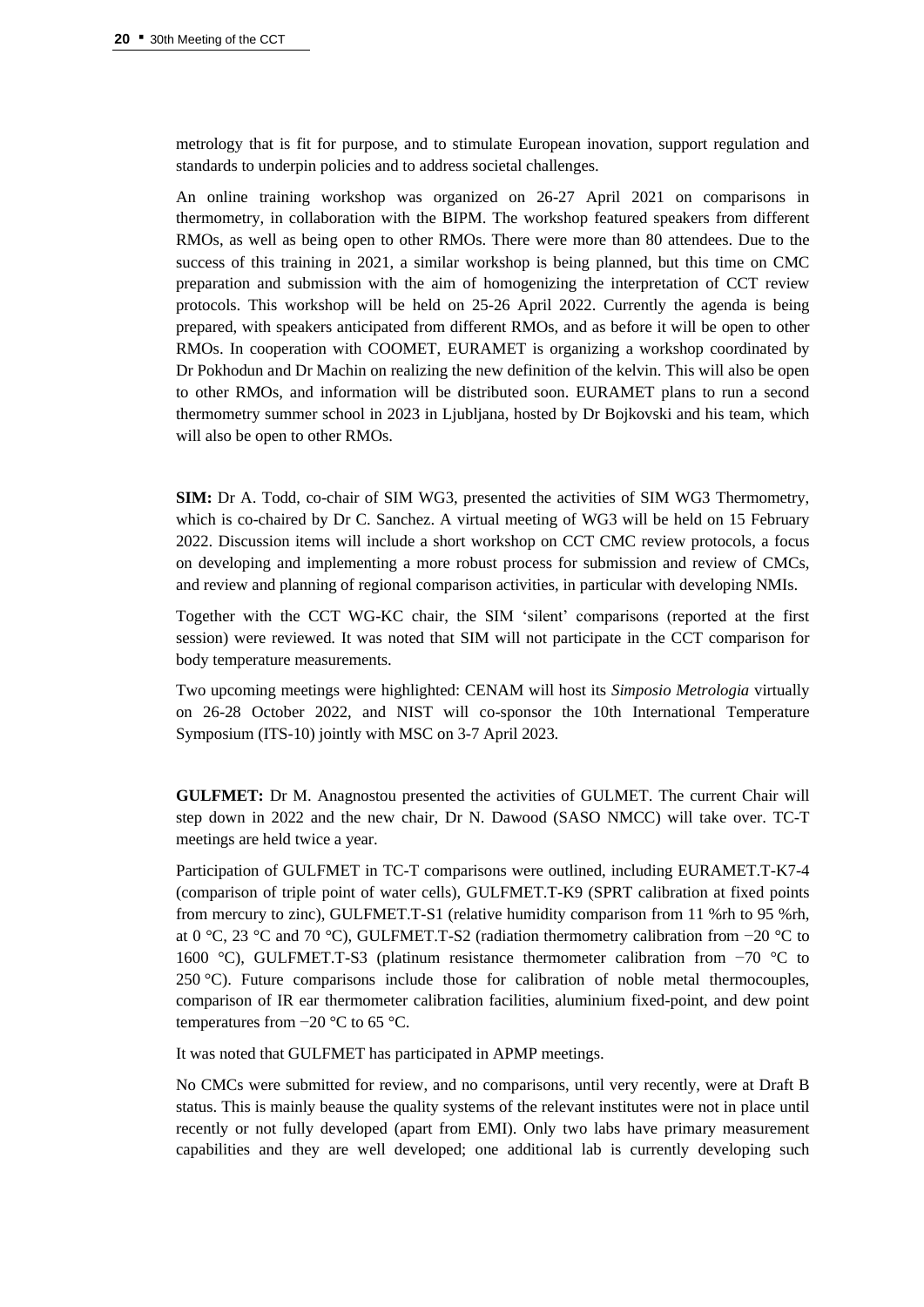capabilities. The GULFMET TC-T roadmap was presented, which is concerned with building up members' calibration facilities so that routine publication of new CMCs, starting research projects, and participation in comparisons would be operational by 2025.

Dr Duan offered his thanks and commented that this is a good opportunity for all of us to share information from different RMOs, and that the CCT is a good forum for such exchanges.

#### **17 News from the JCRB – O. Werhahn, JCRB**

Dr O. Werhahn, JCRB Executive Secretary gave an update on JCRB matters.

He presented details of the recent update of CIPM MRA documents; in January 2021 the previous documents were replaced by three policy documents (P-series) and three guides (Gseries). An adaptation on the CIPM MRA-G-13 document is foreseen to better align the 'greying out' practice with the KCDB 2.0 platform. Following an update of the BIPM website and the launch of the KCDB 2.0 platform, the former JCRB website has been closed. Since 2021 all CCs have been submitting, reviewing and maintaining CMCs exclusively on the web-based KCDB 2.0 platform. The former JCRB website has been closed.

The JCRB governance of the Mutual Recognition Arrangements was described. Three actions were described:

- 1. Action JCRB/44-1 (2021) The JCRB requests the Executive Secretary to include the possibility of up to two additional observers from each RMO when issuing the convocation for future online JCRB meetings.
- 2. Action JCRB/44-2 (2021) The JCRB requests the Executive Secretary to include an agenda item for the 45th meeting of the JCRB regarding the validity of RMO-approved quality management systems, to coincide with the end of the extension period granted at the 43rd meeting.
- 3. Action JCRB/44-3 (2021) The JCRB requests the Executive Secretary to upload proposed draft changes to CIPM MRA-G-13 onto the JCRB site, and requests that the RMOs review these minor changes, with a view to approving the revised text at the 45th meeting of the JCRB.

There are 25 887 CMCs published in the KCDB. This has levelled out over the last decade, probably due to the recent use of broader scope CMCs. A total of 2 942 CMCs are from the CCT community. The number of new approvals in the thermometry area showed a large increase in 2020 when submissions tripled in comparison to the two previous years. About 1 400 CMCs have been edited, reviewed and finally published using exclusively the new KCDB 2.0 platform. All CCs are now fully compatible with the KCDB 2.0, including the CCQM. The distribution of CMCs across all RMOs was shown, with EURAMET contributing the most. Notably, only one CMC was greyed out. An update on CIPM MRA-G-13 regarding the greying out practice is being discussed by the JCRB.

The KCDB 2.0 now gives performance evaluations for intra-RMO and JCRB review. The JCRB review duration has decreased from about 140 to 60 days (median) across all metrology areas. For thermometry, the median is 67 days. Across all 31 published CMCs in thermometry in 2021, the median review time was 221 days.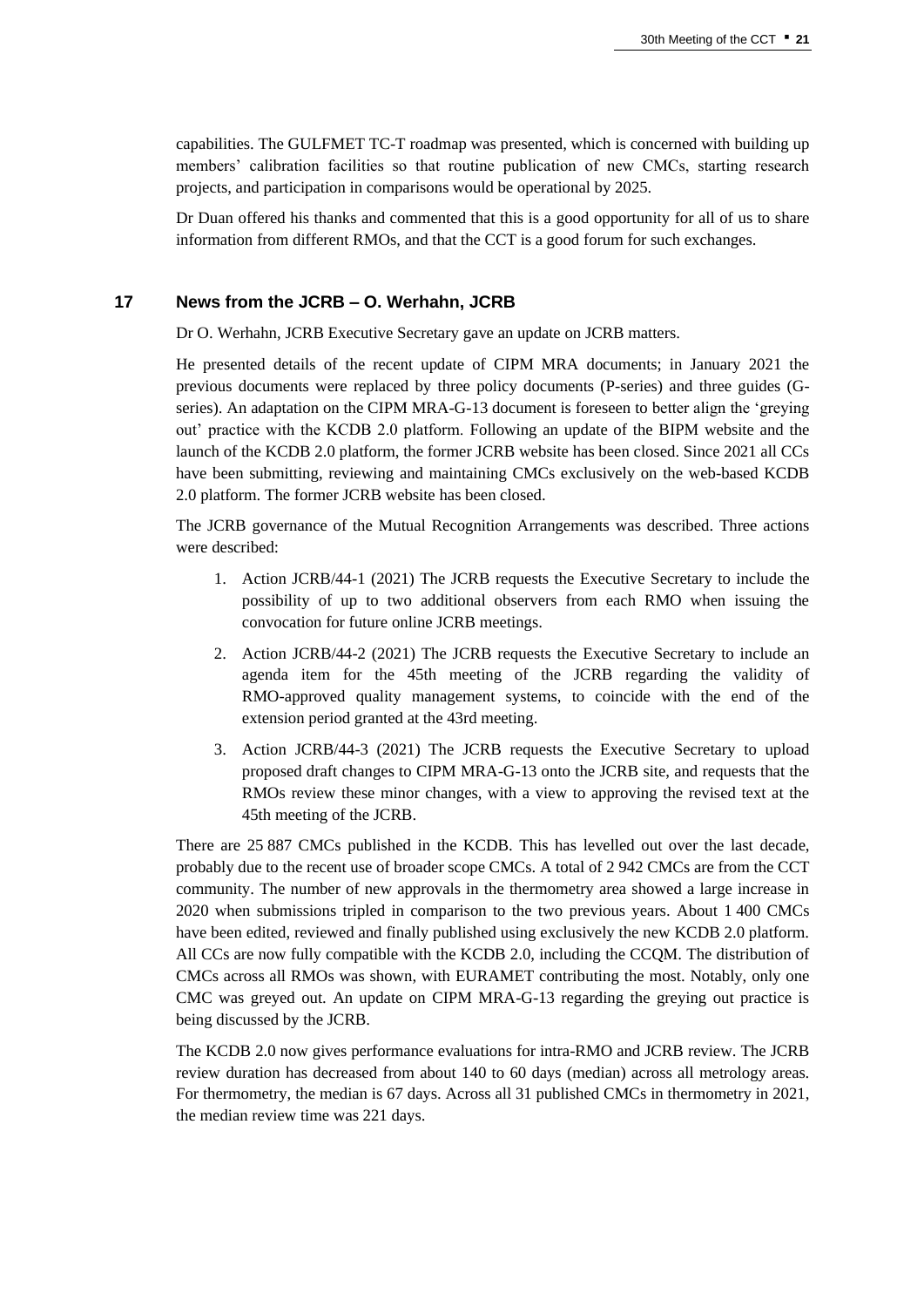Dr Duan offered his thanks for the summary report from the JCRB. He was happy that the relatively small number of CCT key comparisons support a large number (more than 2 900) of CMCs, so it is quite efficient. He asked for more explanation about the 'greying-out' practice.

Dr Werhahn replied that if an NMI or other institute has some reason why they cannot provide a service backed up by a CMC, they can grey it out, which means that it is still in the system, but it will not be available to customers. The CIPM MRA permits a maximum period of five years at that status; after four years it becomes necessary to make a decision. The JCRB Executive Secretary is responsible for this process.

Dr Duan commented that if an institute applies for a 'grey-out' it is simple to do. However, if an institute asked for a grey-out, then after several years wanted to re-instate this capability, do they have to follow the normal procedure for re-evaluation of their capabilities before they can reestablish CMCs? Dr Werhahn replied that the procedure is described in the CIPM MRA-G-13 document. Essentially the TC-Chair and the JCRB representative must agree a plan with the institute, which is completed within five years of the time at which the CMC was greyed out.

Dr Duan asked if an institute wants to reclaim capability, does it need to undergo peer review. Dr Werhahn replied that the purpose of greying out is that this is not necessary. Reinstatement and agreement that it is the same CMC must be agreed with the TC-T chair, and full review is not required.

Dr Duan offered his thanks.

#### **18 News from the KCDB – S. Picard, BIPM**

Dr Picard, KCDB coordinator, gave an overview of KCDB matters. The KCDB software was upgraded and the KCDB 2.0 was launched in October 2019. To assist users with the upgraded software, help documents, 14 video clips and FAQs are available on the KCDB website. Capacity Building and Knowledge Transfer sessions have been used to give advice to RMOs, Writers, TC Chairs and Pilots. Further improvements are being made on a regular basis.

On quantity-based equations, there are 36 CMCs in thermometry which need to be converted to improve compliance with ILAC methodologies. There are some examples in the FAQs on how to do the conversion. Dr Bojkovski and others concerned will be given more information.

The KCDB can be accessed either through the website, or through an Application Programming Interface (API), which makes it more amenable to digitalization and inclusion in other websites or programs and allows a 'big data' approach for gathering statistics. This is a precursor for digital CMCs. The API was made available in June 2021. There is a possible future need for harmonization of quantity, instrument under test and calibration method expressions, and work is currently focusing on those items.

Dr Duan offered his thanks for this introduction of digitalization for the KCDB and its part in the more general trend towards digitalization. It was suggested to defer questions and comments until after the session on 'Issues on digitalization'.

#### **19 Issues on digitalization**

Dr Duan invited Dr Milton to provide an introduction. Dr Milton expressed his thanks and said that the introduction given by Dr Picard had been sufficient.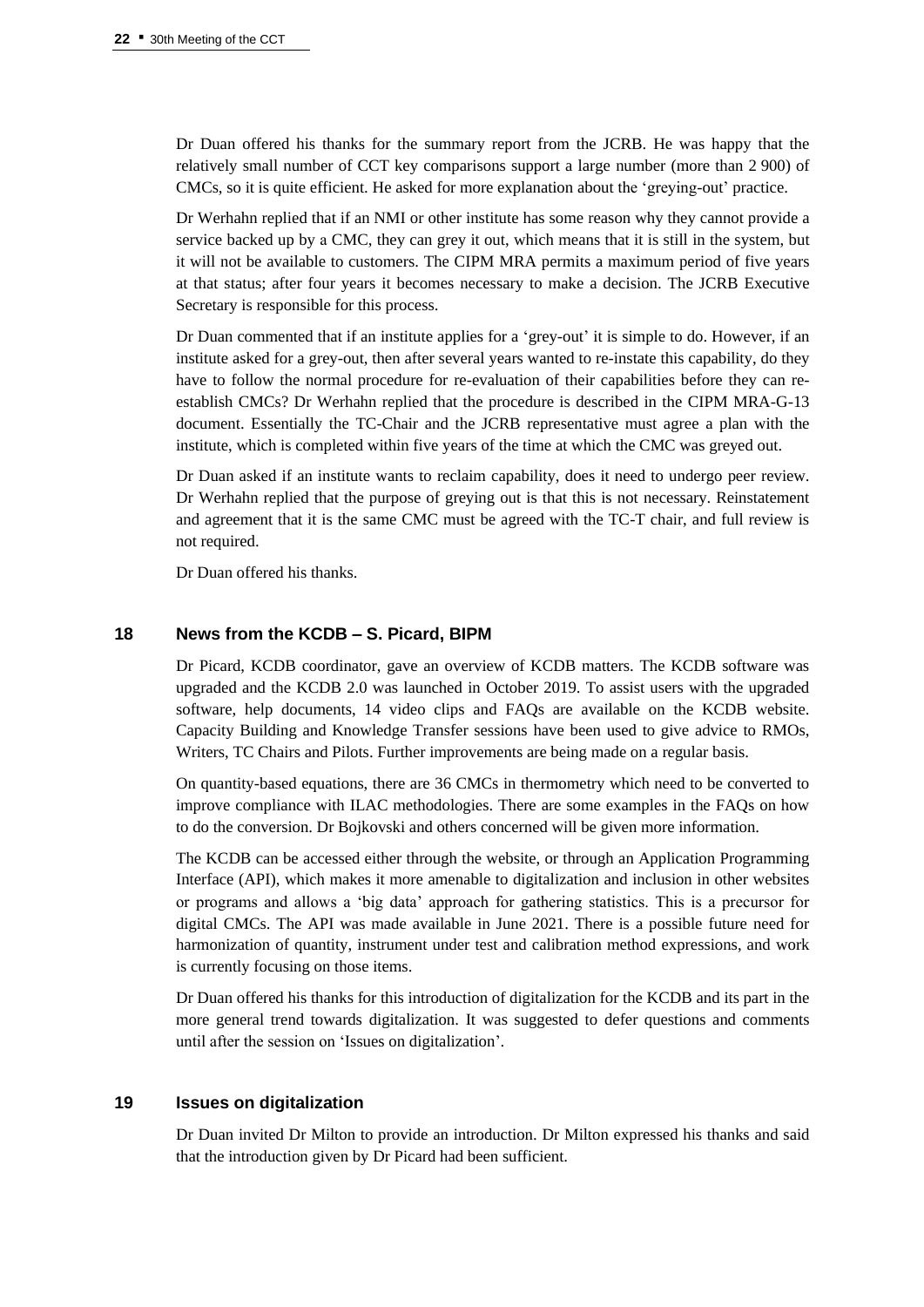Dr Picard said that digitalization for the CCT is needed to keep up with the increasing trend towards information being digitalized and made accessible to machines. The CCT is concerned with the *mise en pratique* for support of the SI brochure. There is a need to make the SI brochure machine readable and it has a number of appendices (*mise en pratique*), to which many of the CCT members have contributed high-level scientific contributions.

CCT guidance documents on how to realize the ITS-90, others that are in progress on secondary thermometry, as well as published papers should also be identifiable or machine readable. One way to approach this is to have all publications identified by DOIs, so they possess a label, which could be taken further to provide information on the contents of the publications.

Data on the *mise en pratique* was shown, such as definition of the kelvin (to be taken up by the SI brochure); the aim would be to cite the redefinition by text and by identifier. The CODATA values relevant to the redefinition of the kelvin could also be included. In the ITS-90 there are a number of interpolation functions, which should be discussed in terms of how it could be made machine readable. Estimates of *T* - *T*<sub>90</sub> could also be included.

Dr Picard suggested the possibility of creating a group to examine what information could usefully be made available digitally.

Dr Gaiser (in his role as CCT-WG-CTh chair) was invited to comment. To make the ITS-90 document machine readable is beneficial. However, extracting coefficients from ITS-90 documentation is not easy.  $T - T_{90}$  estimates, updates, and functions could be included. The API should be capable of yielding the value of  $T - T_{90}$  at a specific temperature. A sub-group should be set up to discuss these issues, perhaps in CCT-WG-CTh, or possibly CCT-WG-NCTh.

Dr P. Rourke asked whether DOIs are for archival or living documents. Dr Picard suggested they are probably only for archival documents but noted that she is not an expert on that topic.

Dr Milton remarked that Dr Picard is working on a policy for all these issues for the BIPM. Whilst most metrologists are working at the cutting edge, there are always relevant archival items (for example fundamental constants). The BIPM is building the need to create references that would refer back to archived data into its strategy, for example, a method of linking back to previous international temperature scales. The BIPM is investigating the development of a policy for numbering; a type of version control. Another example is that it could be useful to make previous versions of CMCs available.

Dr Machin commented that, linked to what Dr Milton was saying, high temperature fixed point values are in the documents that Dr Picard mentioned (the *mise en pratique*), which can be used as references. These will change with time, and are needed in electronic form, to stream into automatic calibration systems. He questioned whether it is the intention of the task group to identify which things will be done and who does them.

Dr Picard said that it would probably be useful to establish a TG now, whose membership could be approved by correspondence, and to try to launch that group here if everybody agrees.

Dr Milton encouraged the CCT to go ahead and set up this group. The BIPM is developing its strategy, but wants the CCT to establish its ideas. In other words to establish what needs to be done, but not to execute it; the BIPM will help with the implementation.

Dr Gaiser said that he will talk to the CCT-WG-CTh about this issue and will then discuss it with CCT-WG-NCTh.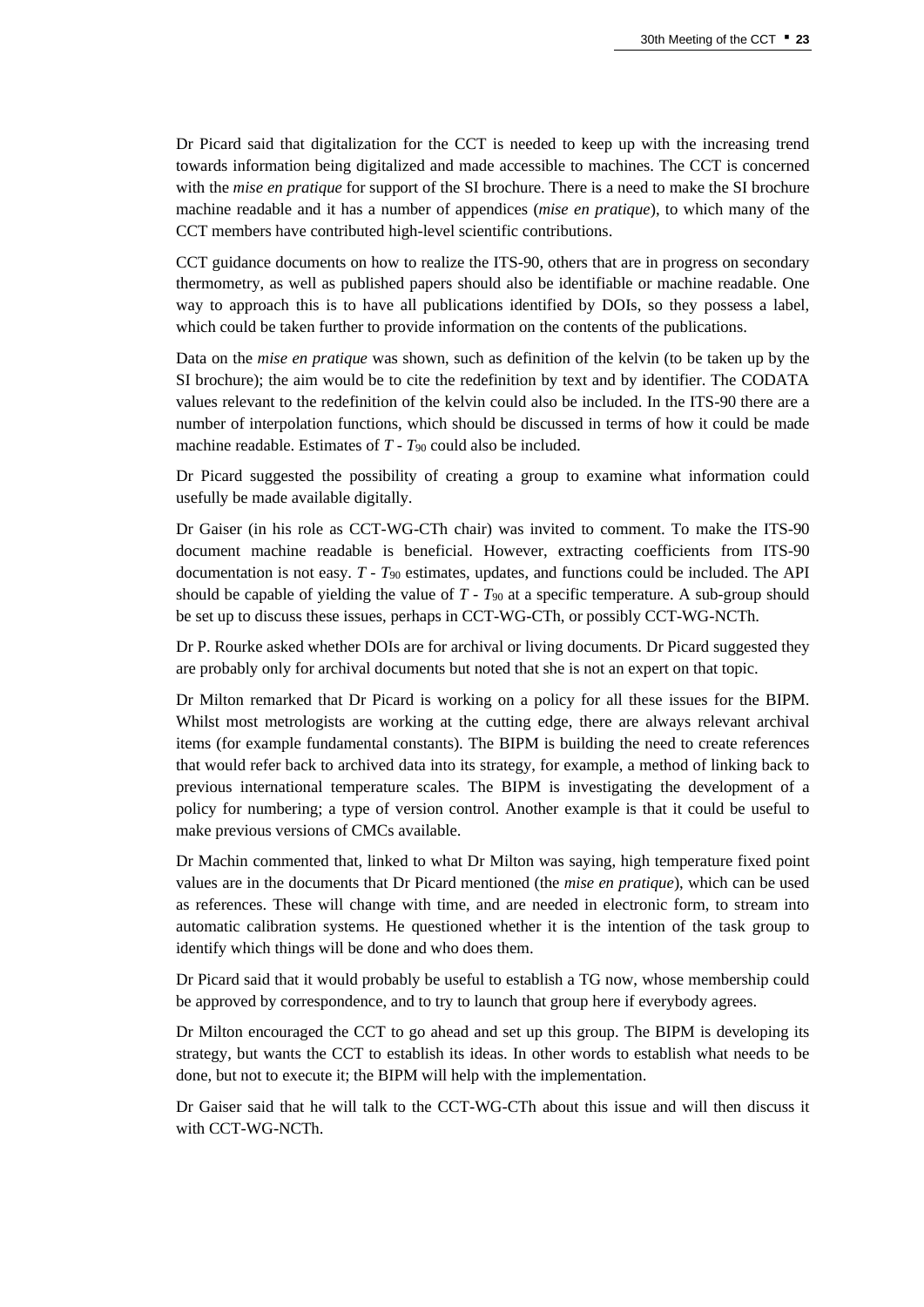Dr Machin said that he is happy to participate, and will also discuss within CCT-WG-NCTh to identify other possible members.

Dr Picard re-affirmed that the TG would recommend what to include, but would not need to carry out the technical realization.

Dr Duan asked whether it was preferable to set up a separate sub-task group in each of CCT-WG-CTh and CCT-WG-NCTh. Dr Machin said there should be one TG which is independent of the WGs.

Dr Duan commented that a representative from humidity should be included and asked whether the TG leader should be identified in this meeting; he suggested Dr C. Gaiser. Dr Gaiser said that he could do this and asked whether Dr S. Bell would like to join.

Dr Duan said that those interested in joining the TG can send an email to Dr Gaiser to express their interest.

Dr Milton said that these are generous offers, and thanked people for coming forward. He encouraged the CCT to ensure good coverage from other RMOs, to make sure this does not become a EURAMET task group.

Dr Picard reminded the participants to place Dr S. Solve in copy so that he is informed.

Dr Gaiser said that he could approach CCT-WG-CTh and perhaps a chair can be identified from another RMO (not EURAMET).

Dr Duan recommended that all participants discuss the matter with colleagues in their institutes, then send an email to Dr Gaiser expressing an interest in joining this TG and making a contribution to this work.

Dr Duan said that there is a new task group on digitalization and Dr Gaiser will be coordinator/chair.

Dr Gaiser asked whether it is necessary to search for another chair outside of Europe. Dr Milton said that was not his intention, only that the TG should include participants from around the world. Dr Duan said that members from all RMOs should be invited. Dr Machin recalled that the WGs have members from all RMOs so that should not be a problem. Dr Duan suggested that colleagues working in humidity and thermophysical quantities should also be included.

Dr Picard observed that this activity is in line with the CCT strategy / planning.

## **20 AOB**

Dr Gaiser answered a question raised by Dr Sparasci in Session 15 about PLTS-2000. On the BIPM website under 'Guide to the Realization of the PLTS-2000', there is a comment on the helium-3 vapour pressure and the use of PLTS-2000 in the low temperature range, which is included in the document.

#### **21 Approval for open access**

Dr Picard said that all documents associated with the 30th CCT meeting will be made public unless there is a particular reason to keep them confidential.

Dr Duan said that all documents will be approved for open access.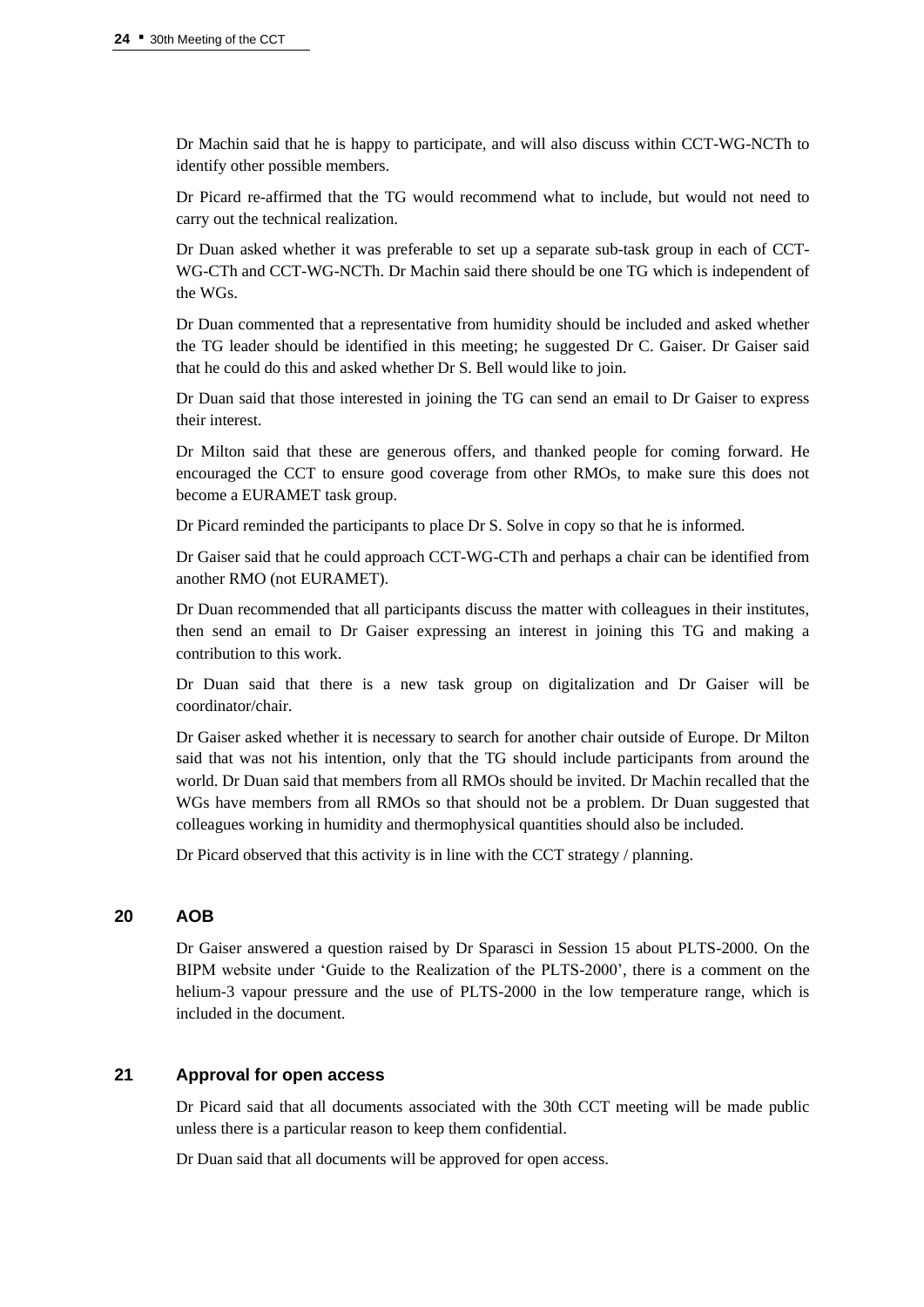## **22 Next meeting**

Dr Duan opened the discussion about the date of the next meeting.

Dr Picard suggested 2024, the main objective being to avoid the years of the ITS-10 conference (2023) and Tempmeko. Dr D. Zvizdic added that the next Tempmeko conference will be in France in 2025.

Dr Duan commented that 2024 is a good time for everybody.

Dr Milton said that 2024 was fine and asked whether it should be scheduled between February and April as has been done recently. He added that there are already many CC meetings in May and June. The preferred period is March or April. September and October are also busy in 2024.

Dr Duan expressed a preference for April.

## **23 Closure of the meeting**

Dr Duan thanked all participants for their contributions and observed that the Chinese spring festival is from 1 February to 15 February and is currently in progress. He wished everybody a strong year and hoped that the CCT would have the opportunity for a face-to-face meeting. He declared the 30th meeting of the CCT closed.

Dr Milton recalled that the meeting started by introducing Dr Solve who will take over from Dr Picard as Executive Secretary. The meeting finished by thanking Dr Picard. Dr Milton thanked Dr Picard for her enthusiasm and energy, and knowledge of the details and the processes. Even in this difficult time with online meetings, Dr Picard organized the meetings efficiently, together with Dr Duan, and everything worked well.

Dr Picard thanked Dr Milton and Dr Duan, and all members of the CCT and collaborators, and expressed pleasure in meeting everybody and seeing all the work they have been doing.

Dr Duan said that Dr Picard would be missed, and that working together had been a pleasant experience.

## **23.1 Actions**

The following actions are to be undertaken:

#### **Actions**

CCT30/A1. WG-CMC should consider sending information to key comparison participants; specifically, the latest MRA guidance, how to handle outliers, and how to prepare the KCRV.

#### **Decisions**

CCT30/D1. The new CMC entries associated with the radiation thermometry CMC review protocol upgraded by CCT-WG-NCTh were approved by the CCT.